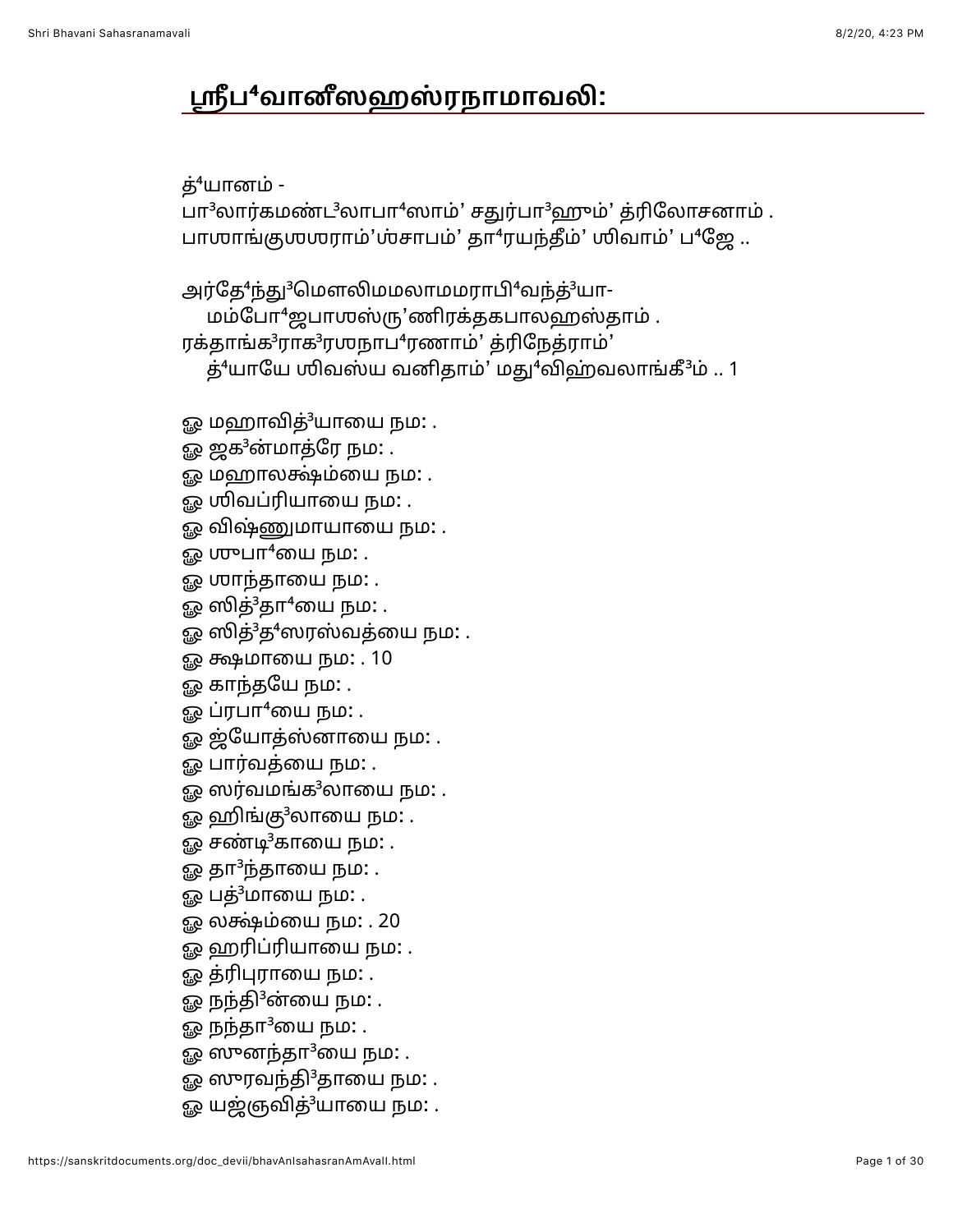- 
- 
- 
- 
- து மற்றுப்பாயாவை நம்: .<br>இரு நிறைந்து நிறைந்து நிறைந்து பிரிந்து நிறைந்து பிரிந்து நிறைந்து பிரிந்து நிறைந்து பிரிந்து நிறைந்து பிரிந்து நிறைந்து பிரிந்து பிரிந்து பிரிந்து பிரிந்து பிரிந்து பிரிந்து பிரிந்து பிரிந்து
	-
	-
	-
	-
	-
	-
	-
	-
	-
	-
	-
	-
	-
	-
	-
	-
	-
	-
	-
	-
	-
	-
	-
	-
	-
	-
	-
	-
	-
	-
	-
	-
	-
	-
	-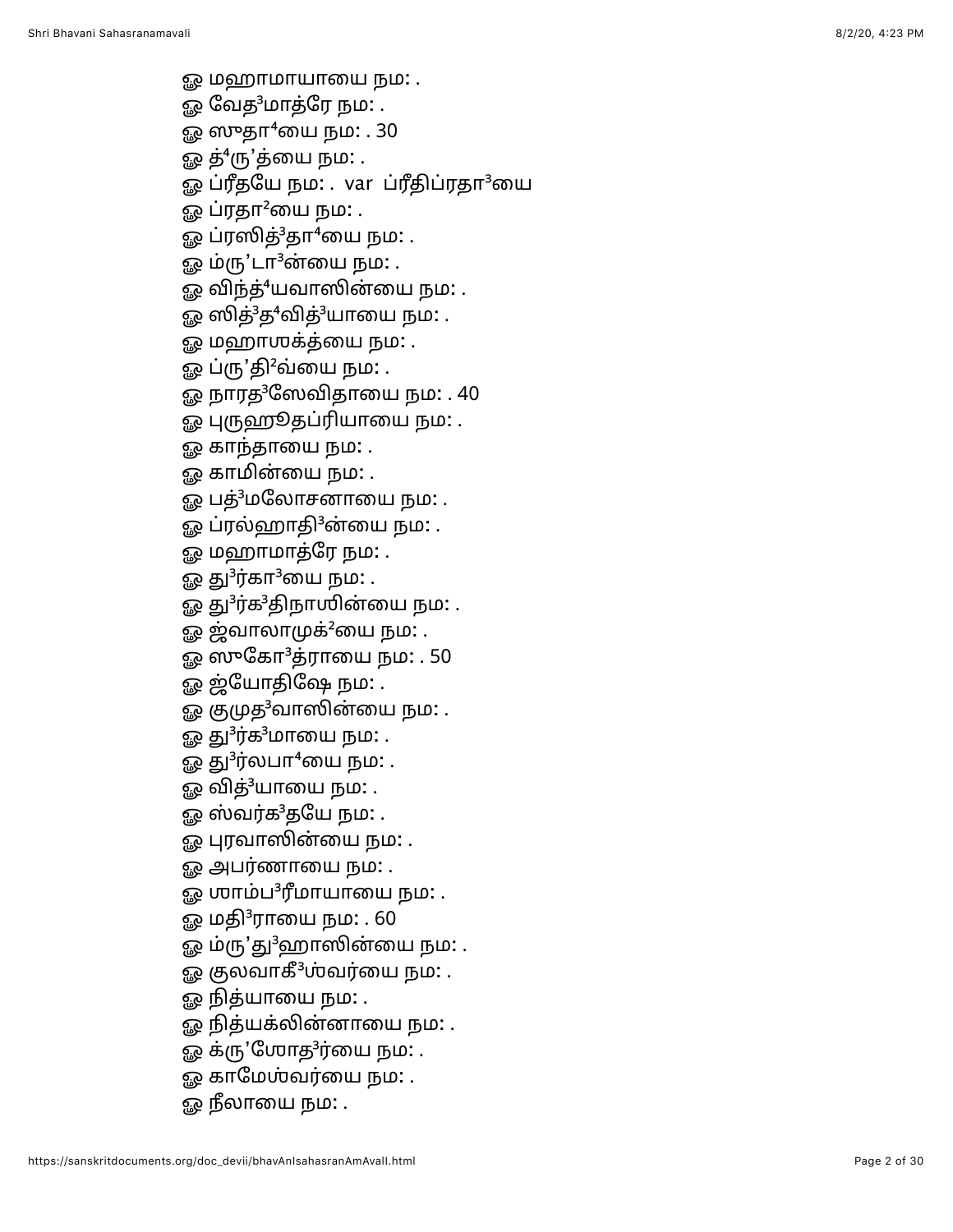- ஓ பீ $^4$ ருண்டா $^3$ யை நம $\colon$  .
- <u>ஓ</u> வஹ்நிவாஸின்யை நம: .
- ஓ லம்போ<sup>3</sup>த<sup>3</sup>ர்யை நம: . 70
- ஓ மஹாகால்யை நம: .
- ஓ வித்<sup>3</sup>யாவித்<sup>3</sup>யேஶ்வர்யை நம: .
- ஓ நரே**ஶ்வர்யை நம:** .
- ஓ ஸத்யாயை நம: .
- ஓ ஸர்வஸௌபா $4$ க் $3$ யவர்தி $4$ ன்யை நம: .
- ஓ ஸங்கர்ஷண்யை நம: .
- ஓ நாரஸிம்'ஹ்யை நம: .
- <u>ஓ</u> வைஷ்ணவ்யை நம: .
- ஓ மஹோத<sup>3</sup>ர்யை நம: .
- ஓ காத்யாயன்யை நம: . 80
- ஓ சம்பாயை நம**:** .
- ஓ ஸர்வஸம்பத்திகாரிண்யை நம: .
- ஓ நாராயண்யை நம: .
- ஓ மஹாநித் $3$ ராயை நம $:$  .
- ஓ யோக<sup>3</sup>நித்<sup>3</sup>ராயை நம: .
- ஓ ப்ரபா $4$ வத்யை நம $:$  .
- ஓ ப்ரஜ்ஞாபாரமிதாயை நம: .
- ஓ ப்ரஜ்ஞாயை நம: .
- ஓ தாராயை நம**:** .
- ஓ மது<sup>4</sup>மத்யை நம: . 90
- ஓ மத $4$ வே நம $:$  .
- $\mathfrak{g}_{\mathcal{R}}$  க்ஷீரார்ணவஸுதா $^4$ ஹாராயை நம $:$  .
- <u>ஓ</u> காலிகாயை நம: .
- ஓ ஸிம்'ஹவாஹின்யை நம: .
- ஓ ஓகாராயை நம**:** .
- $\mathfrak{g}_\mathcal{R}$  வஸுதா $^4$ காராயை நம $:$  .
- ஓ சேதனாயை நம: .
- ஓ கோபனாக்ரு'த்யை நம: .
- ஓ அர்த ${}^4$ பி ${}^3$ ந்து ${}^3$ த ${}^4$ ராயை நம: .
- ஓ தா<sup>4</sup>ராயை நம: . 100

தேஜோ(அ)ஸி முக்ரமஸி ஜ்யோதிரஸி தா $4$ மாஸி

ப்ரியந்தே<sup>3</sup>வாநாமநாத்<sup>3</sup>ரு'ஷ்டம்' தே<sup>3</sup>வயஜனம்' தே<sup>3</sup>வதாப்<sup>4</sup>யஸ்த்வா தே<sup>3</sup>வதாப்<sup>4</sup>யோ க்<sup>3</sup>ரு'ஹ்ணாமி தே<sup>3</sup>வேப்<sup>4</sup>யஸ்த்வா யஜ்ஞேப்<sup>4</sup>யோ க்<sup>3</sup>ரு'ஹ்ண  $\Omega$  தா<sup>4</sup>ராயை ஸ்வாஹா ..

த் $4$ யானம் -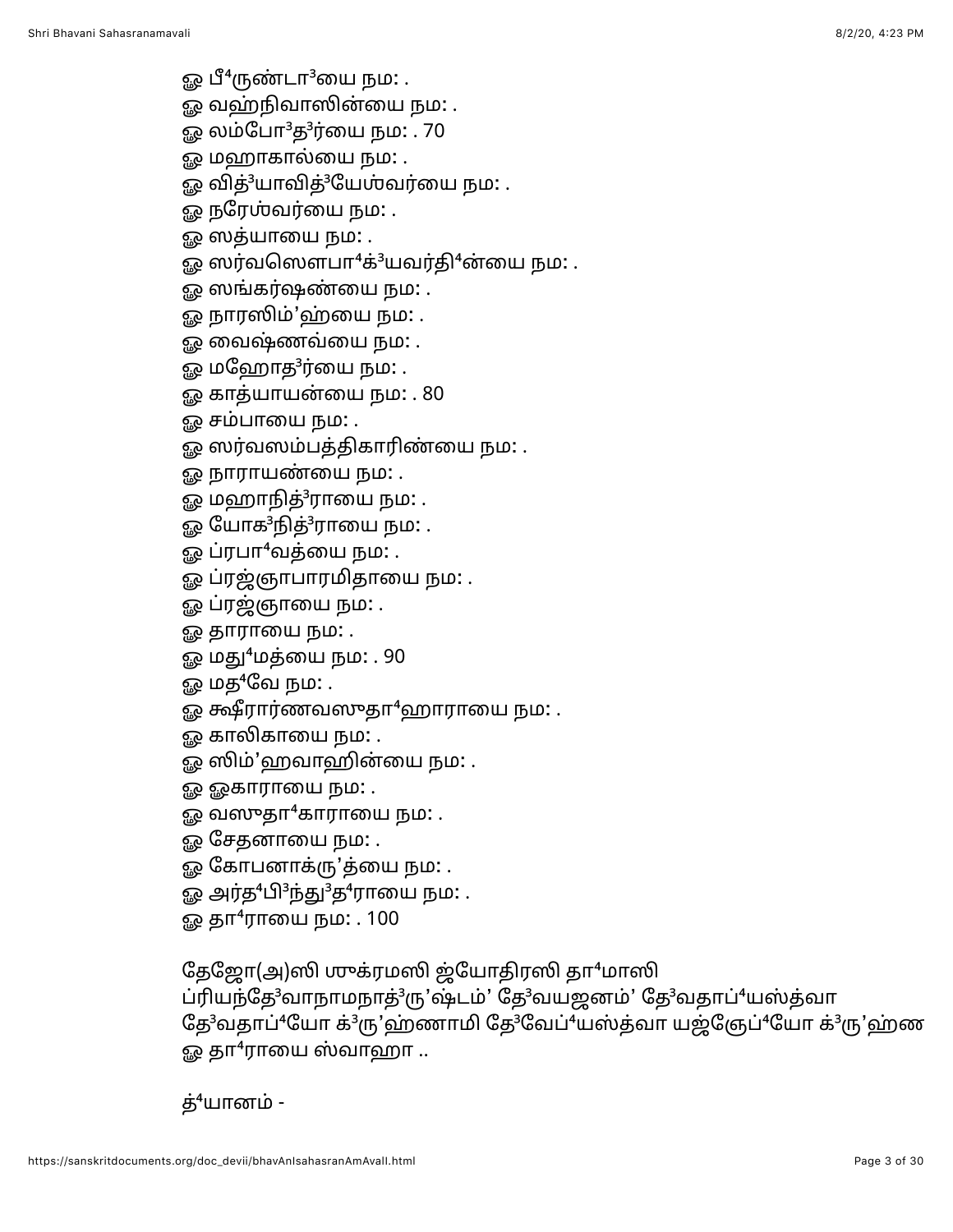யா குந்தே<sup>3</sup>ந்து<sup>3</sup>துஷாரஹாரத<sup>4</sup>வலா யா ஶ்வேதபத்<sup>3</sup>மாஸனா யா வீணாவரத $3$ ண்ட $3$ மண்டி $3$ தகரா யா ஶுப் $4$ ரவஸ்த்ரான்விதா. யா ப்<sup>3</sup>ரஹ்மாச்யுதஶங்கரப்ரப்<sup>4</sup>ரு'திபி<sup>4</sup>ர்தே<sup>3</sup>வை: ஸதா<sup>3</sup> வந்தி<sup>3</sup>தா

ஓ விஶ்வமாத்ரே நம: . ௐ கலாவத்யை நம: . ஓ பத் $^3$ மாவத்யை நம $\colon$  .

ஓ ஸுவஸ்த்ராயை நம: . ஓ ப்ரபு $^3$ த் $^3$ தா $^4$ யை நம $\colon$  . <u>ஓ</u> ஸரஸ்வத்யை நம: .

ஓ குண்டா $3$ ஸனாயை நம $\colon$ . ஓ ஜக $3$ த் $3$ தா $4$ த்ர்யை நம $\ldots$ ஓ பு<sup>3</sup>த்<sup>3</sup>த<sup>4</sup>மாத்ரே நம: .

ஓ ஜினேஶ்வர்யை நம: . 110

ஓ ஹம்'ஸவாஹனாயை நம: .

ஓ ஸுதோ $^4$ த்ஸுகாயை நம: . var ஸுதா $^4$ த்மிகாயை

ஓ ஜினேந்த்<sup>3</sup>ராயை நம: .

ஓ ராஜலக்ஷ்ம்யை நம: . ஓ வஷட்காராயை நம: .  $\mathbb{Q}$  ஸுதா $4$ காராயை நம $:$ .

ஓ ஜினமாத்ரே நம: .

 $\omega$  மாரதா $^3$ யை நம $:$  .

ஸா மாம்' பாது ஸரஸ்வதீ ப<sup>4</sup>க<sup>3</sup>வதீ நி:ஶேஷஜாட்<sup>3</sup>யாபஹா .. 2

ஓ த<sup>3</sup>ண்ட<sup>3</sup>னீதயே நம: . ஓ க்ரியாவத்யை நம: .

ஓ ஸத் ${}^{3}L_{1}^{4}$ தயே நம $:$  .

ஓ ராஜனீதயே நம: . ஓ த்ரய்யை நம: . 120 ஓ வார்தாயை நம**:** .

ஓ தாரிண்யை நம: .

ஓ ஶ்ரத் $3$ தா $4$ யை நம $\colon$ .

ஓ ஸத்<sup>3</sup>க $^3$ தயே நம: .

ஓ ஸத்யபராயணாயை நம: .

ஓ ஸிந்த ${}^4$ வே நம: .

ஓ மந்தா $3$ கின்யை நம: . 130

ஓ க<sup>3</sup>ங்கா<sup>3</sup>யை நம: .

ஓ யமுனாயை நம**:** .

ஓ ஸரஸ்வத்யை நம: .

ஓ கோ $3$ தா $3$ வர்யை நம $\ldots$ 

<u>ஓ</u> விபாஶாயை நம: .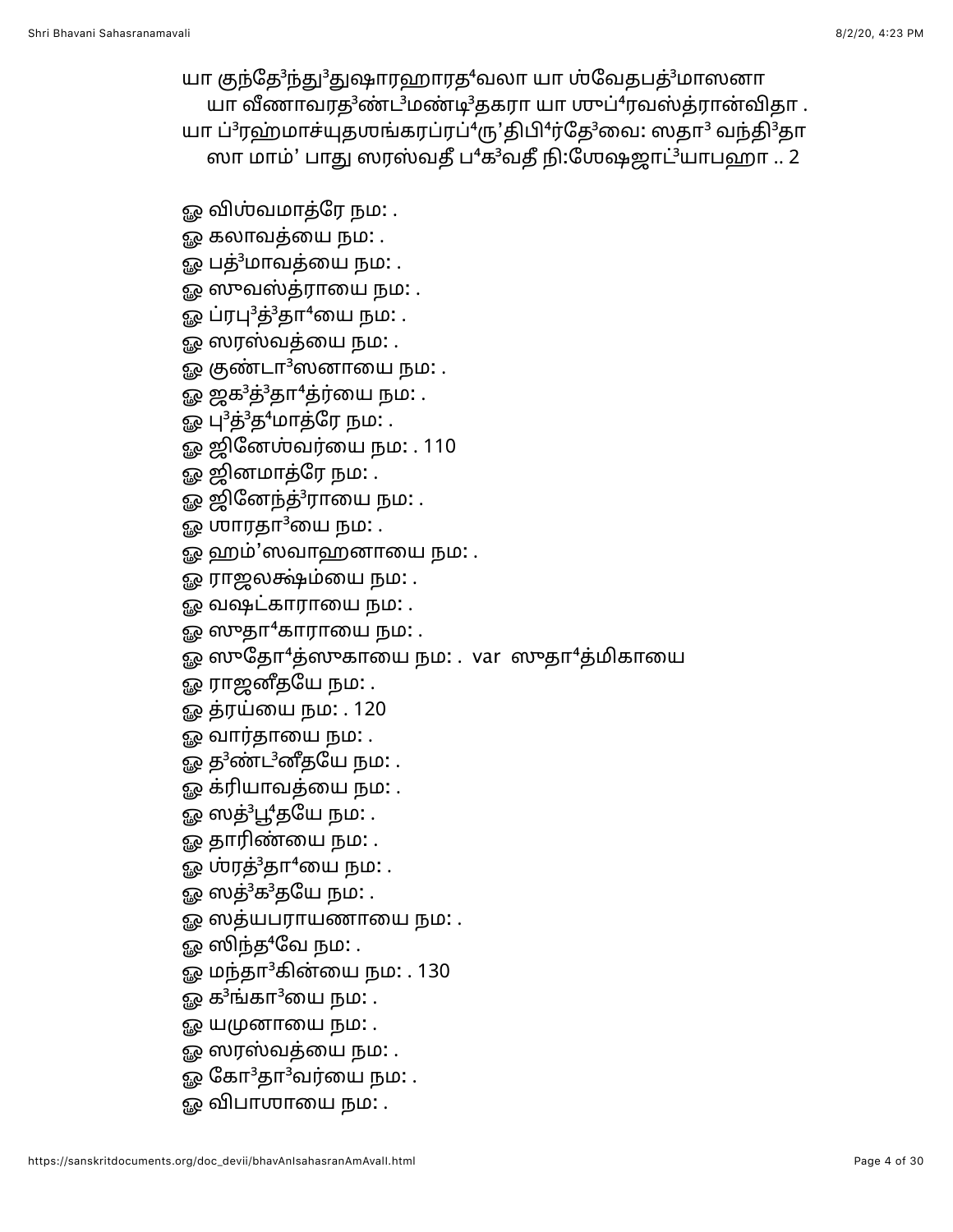<u>ஓ</u> காவேர்யை நம: .

- ஓ ஶதத்<sup>3</sup>ருகாயை நம: . var ஶதஹ்ரதா<sup>3</sup>யை
- ஓை ஸரய்வே / ஸரயவே நம $:$  .
- ஓ சந்த் ${}^{3}$ ரபா ${}^{4}$ கா ${}^{3}$ யை நம $:$  .
- ஓ கௌஶிக்யை நம: . 140
- ஓ க $3$ ண்ட $3$ க்யை நம: .
- ஓ ஶுசயே நம: .
- ஓ னர்மதா $3$ யை நம $:$  .
- ஓ கர்மநா**ஶாயை நம**: .
- ஓ சர்மண்வத்யை நம: .
- ஓ தே<sup>3</sup>விகாயை நம: . var வேதி<sup>3</sup>காயை
- ஓ வேத்ரவத்யை நம**:** .
- ஓ விதஸ்தாயை நம: .
- ஓ வரதா $3$ யை நம $:$  .
- ஓ நரவாஹனாயை நம: . 150
- ஓ ஸத்யை நம: .
- ஓ பதிவ்ரதாயை நம: .
- ஓ ஸாத்<sup>4</sup>வ்யை நம: .
- ௐ ஸுசக்ஷுஷே நம: .
- ஓ குண்ட<sup>3</sup>வாஸின்யை நம: .
- ஓ ஏகசக்ஷுஷே நம: .
- ஓ ஸஹஸ்ராக்ஷ்யை நம: .
- ஓ ஸுஶ்ரோண்யை நம: .
- ஓ ப<sup>4</sup>க<sup>3</sup>மாலின்யை நம: .
- ஓ ஸேனாயை நம: . 160
- ஓ ஶ்ரேணயே நம: .
- ஓ பதாகாயை நம: .
- ஓ ஸுவ்யூஹாயை நம: .
- ஓ யுத்<sup>3</sup>த<sup>4</sup>காங்க்ஷிண்யை நம: .
- ஓ பதாகின்யை நம**:** .
- ஓ த $^3$ யாரம்பா $^4$ யை நம $:$  .
- ஓ விபஞ்சீபஞ்சமப்ரியாயை நம: . var விபஞ்ச்யை, பஞ்சமப்ரியாயை
- ஓ பராபரகலாகாந்தாயை நம: . var பராயை, பரகலாகாந்தாயை
- ஓ த்ரிஶக்தயே நம: .
- ஓ மோக்ஷதா<sup>3</sup>யின்யை நம: . 170
- ஓ ஐந்த்<sup>3</sup>ர்யை நம: .
- ஓ மாஹே**ஶ்வர்யை நம**: .
- ஓ ப்<sup>3</sup>ராஹ்ம்யை நம: .
- ஓ கௌமார்யை நம**:** .
- ஓ குலவாஸின்யை நம: . var கமலாஸனாயை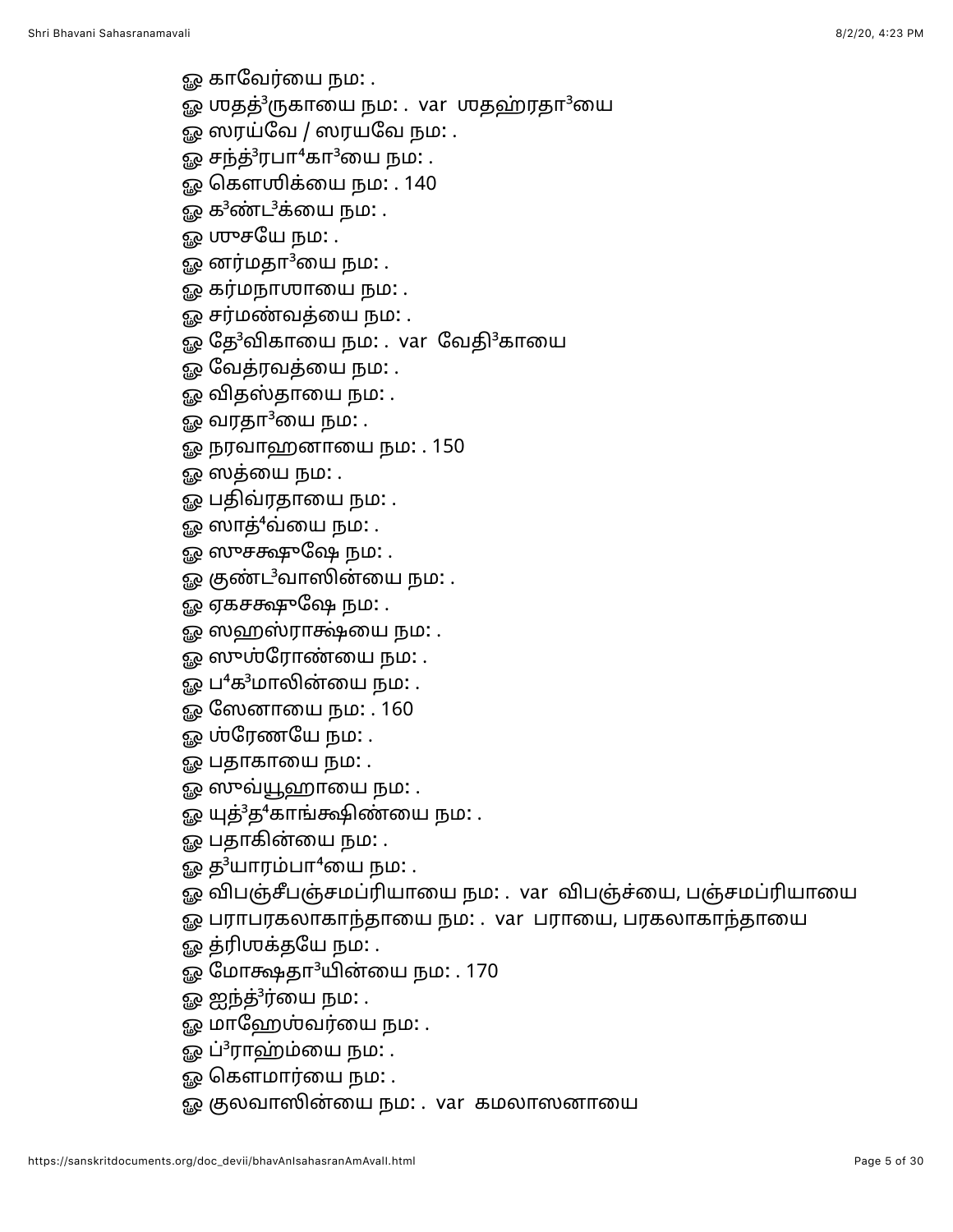- <u>ஓ</u> இச்சா<sup>2</sup>யை நம: .
- ஓ ப $^4$ க $^3$ வத்யை நம $\colon$  .
- ஓ **முக்தயே நம:** .
- ஓ காமதே<sup>4</sup>ன்வே காமதே<sup>4</sup>னவே நம:.
- ஓ க்ரு'பாவத்யை நம: . 180
- $\Omega$  வஜ்ராயுதா $^4$ யை நம $\Omega$  .
- ஓ வஜ்ரஹஸ்தாயை நம: .
- ஓ சண்ட்<sup>3</sup>யை நம: .
- ஓ சண்ட<sup>3</sup>பராக்ரமாயை நம: .
- ஓ கௌ $3$ ர்யை நம $\colon$  .
- <u>ஓ</u> ஸுவர்ணவர்ணாயை நம: .
- ஓ ஸ்தி<sup>2</sup>திஸம்'ஹாரகாரிண்யை நம: .
- ஓ ஏகாயை நம: . var ஏகானேகாயை
- ஓ அனேகாயை நம**:** .
- ஓ மஹேஜ்யாயை நம: . 190
- ஓ ஶதபா $^3$ ஹவே நம $:$  .
- $\mathbb{Q}$  மஹாபு $^4$ ஜாயை நம $\colon$ .
- ஓ பு<sup>4</sup>ஜங்க<sup>3</sup>பூ<sup>4</sup>ஷணாயை நம: .
- ஓ பூ $^4$ ஷாயை நம $\colon$  .
- ஓ ஷட்சக்ரக்ரமவாஸின்யை நம: .
- ஓ ஷட்சக்ரபே<sup>4</sup>தி<sup>3</sup>ன்யை நம: .
- ஓ ஶ்யாமாயை நம**:** .
- $\mathfrak{g}_{\mathcal{P}}$  காயஸ்தா $^2$ யை நம: .
- ஓ காயவர்ஜிதாயை நம: .
- ஓ ஸுஸ்மிதாயை நம: . 200

தேஜோ(அ)ஸி முக்ரமஸி ஜ்யோதிரஸி தா<sup>4</sup>மாஸி

ப்ரியந்தே<sup>3</sup>வாநாமநாத்<sup>3</sup>ரு'ஷ்டம்' தே<sup>3</sup>வயஜனம்' தே<sup>3</sup>வதாப்<sup>4</sup>யஸ்த்வா தே<sup>3</sup>வதாப்<sup>4</sup>யோ க்<sup>3</sup>ரு'ஹ்ணாமி தே<sup>3</sup>வேப்<sup>4</sup>யஸ்த்வா யஜ்ஞேப்<sup>4</sup>யோ க்<sup>3</sup>ரு'ஹ்ண ஓ ஸுஸ்மிதாயை ஸ்வாஹா .

## த்<sup>4</sup>யானம் -

யா ஸ்ரீர்வேத<sup>3</sup>முகீ<sup>2</sup> தப: ப<sup>2</sup>லமுகீ<sup>2</sup> நித்யம்' ச நித்<sup>3</sup>ராமுகீ<sup>2</sup> நானாரூபத $^4$ ரீ ஸதா $^3$  ஜயகரீ வித் $^3$ யாத $^4$ ரீ ஶங்கரீ . கௌ $3$ ரீ பீனபயோத $4$ ரீ ரிபுஹரீ மாலாஸ்தி $2$ மாலாத $4$ ரீ ஸா மாம்' பாது ஸரஸ்வதீ ப<sup>4</sup>க<sup>3</sup>வதீ நி:ஶேஷஜாட்<sup>3</sup>யாபஹா .. 3

- ஓ ஸுமுக்<sup>2</sup>யை நம: .
- ஓ க்ஷாமாயை நம**:** .
- ஓ மூலப்ரக்ரு'தயே நம: .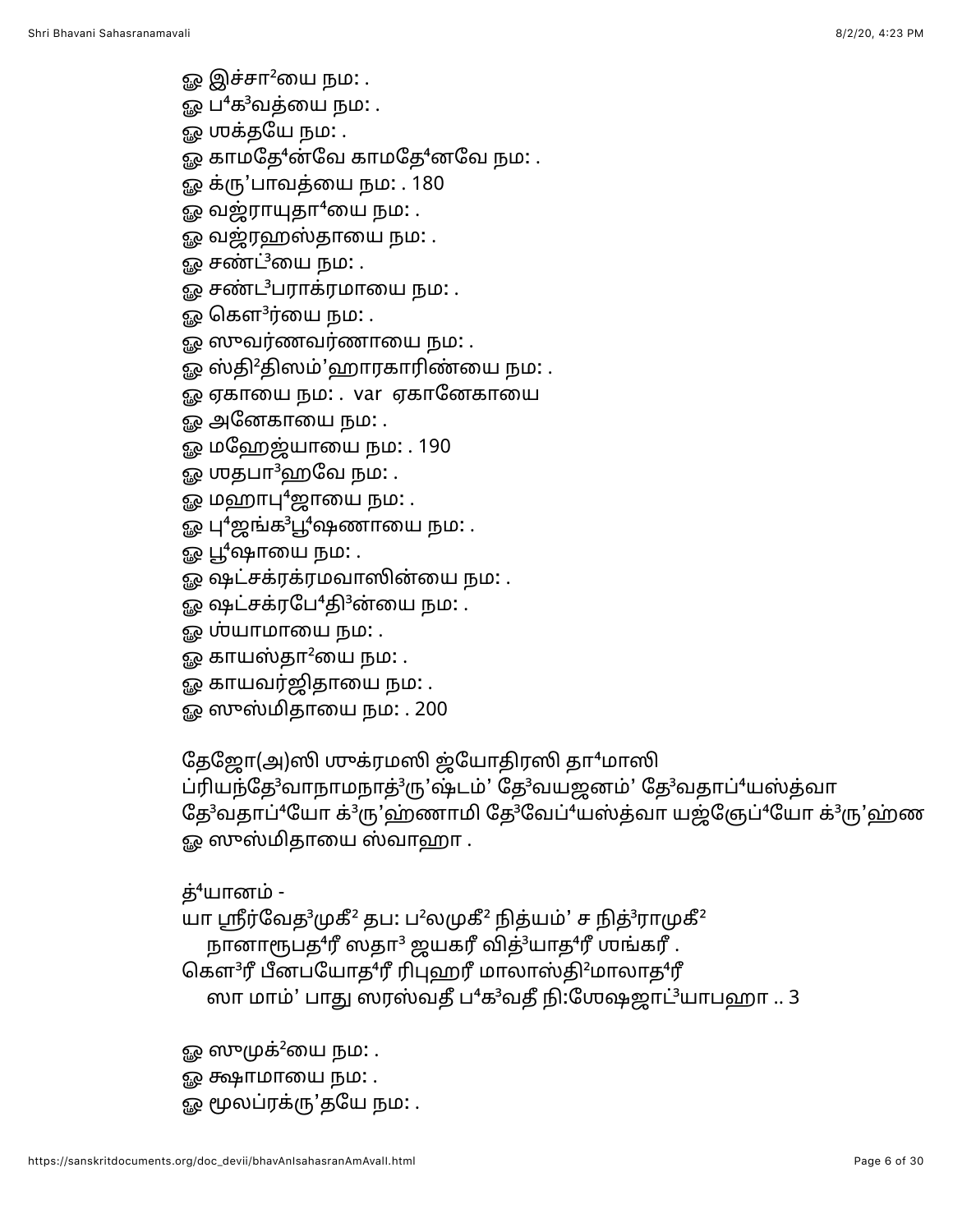- ஓ ஈஶ்வர்யை நம: .
- ஓ அஜாயை நம: .
- ஓ ப $^3$ ஹுவர்ணாயை நம $:$  .
- ஓ புருஷார்த<sup>2</sup>ப்ரர்வதின்யை நம: .
- ஓ ரக்தாயை நம: .
- ஓ நீலாயை நம: .
- ஓ ஸிதாயை நம: . 210
- ஓ **ம்யாமாயை நம**: .
- ஓ க்ரு'ஷ்ணாயை நம: .
- ஓ பீதாயை நம: .
- ஓ கர்பு ${}^{3}$ ராயை நம $:$  .
- $\mathbb{Q}$  க்ஷுதா<sup>4</sup>யை நம $:$  .
- ஓ த்ரு'ஷ்ணாயை நம: .
- ஓ ஜராவ்ரு'த்<sup>3</sup>தா<sup>4</sup>யை நம: . var ஜராயை, வ்ரு'த்<sup>3</sup>தா<sup>4</sup>யை
- ஓ தருண்யை நம: .
- ஓ கருணாலயாயை நம: .
- ஓ கலாயை நம: . 220
- ஓ காஷ்டா $^2$ யை நம $:$  .
- ஓ முஹூர்தாயை நம: .
- ஓ நிமேஷாயை நம: .
- ஓ காலரூபிண்யை நம: .
- ஓ ஸுகர்ணரஸனாயை நம: . var ஸுவர்ணரஸனாயை
- ஓ நாஸாயை நம: .
- ஓ சக்ஷுஷே நம**:** .
- ஓ ஸ்பர்ஶவத்யை நம: .
- ஓ ரஸாயை நம: .
- ஓ க<sup>3</sup>ந்த<sup>4</sup>ப்ரியாயை நம: . 230
- ஓ ஸுக $\rm{^3}$ ந்தா $\rm{^4}$ யை நம: .
- ஓ ஸுஸ்பர்ஶாயை நம**:** .
- ஓ மனோக<sup>3</sup>தயே நம: .
- ஓ ம்ரு'க<sup>3</sup>நாப<sup>4</sup>யே நம: .
- ஓ ம்ரு'கா<sup>3</sup>க்ஷ்யை நம: .
- ஓ கர்பூராமோத $3$ தா $4$ ரிண்யை நம $:$ .
- ஓ பத்<sup>3</sup>மயோனயே நம: .
- ஓ ஸுகேஶ்யை நம: .
- ஓ ஸுலிங்கா $3$ யை நம $: .$
- ஓ ப<sup>4</sup>க<sup>3</sup>ரூபிண்யை நம: . 240
- ஓ யோனிமுத்<sup>3</sup>ராயை நம: .
- ஓ மஹாமுத் $3$ ராயை நம $\ldots$
- ஓ கே $2$ சர்யை நம $:$  .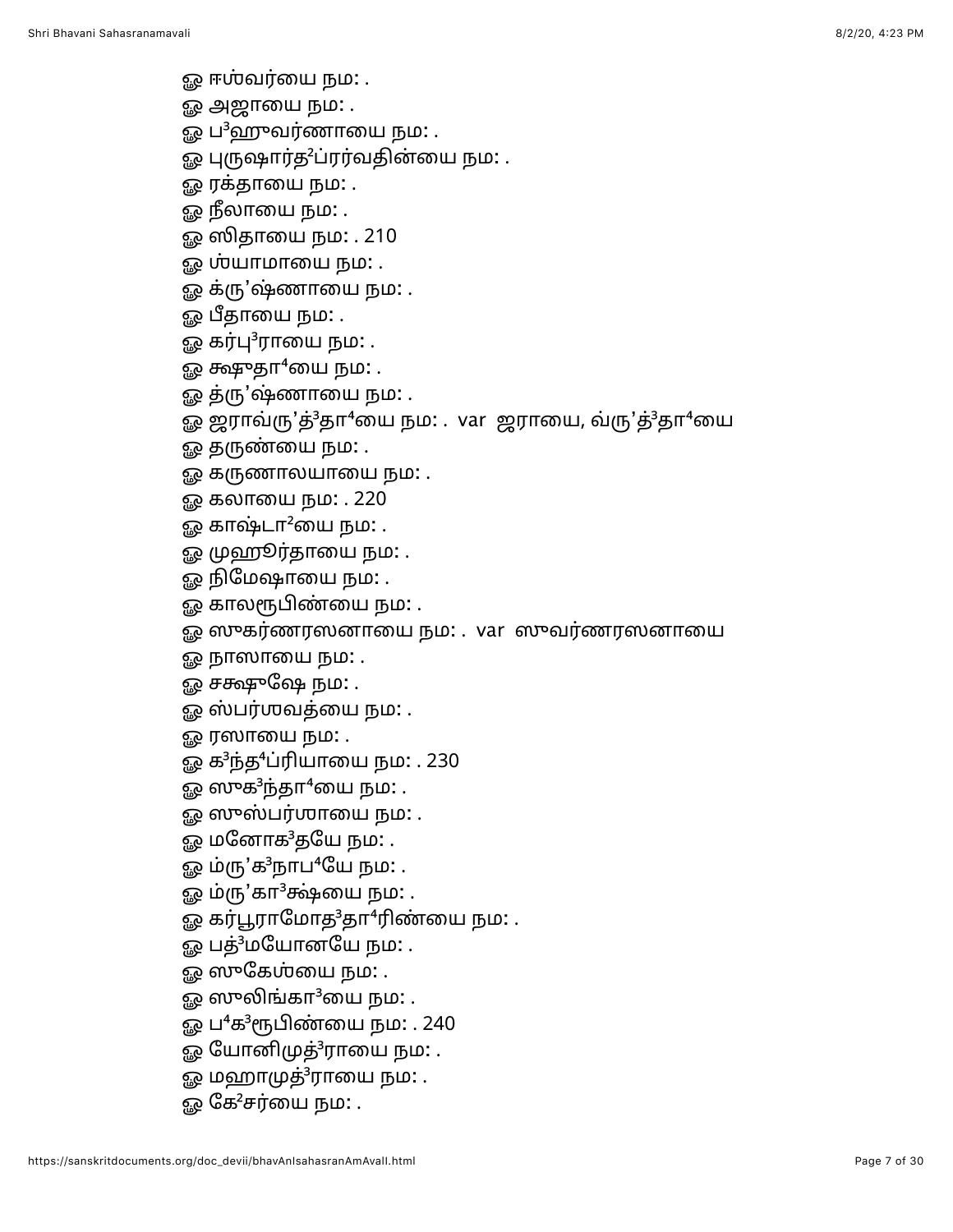- 
- 
- 
- 
- 
- 
- 
- 
- 
- 
- 
- 
- 
- 
- 
- 
- $Q_0$  with an identical<br>in particular in particular in particular in the gas map of the particular in the gas map of the particular in the gas map of the particular of the gas map of the particular in the gas map of the p
	-
	-
	-
	-
	-
	-
	-
	-
	-
	-
	-
	-
	-
	-
	-
	-
	-
	-
	-
	-
	-
	-
	-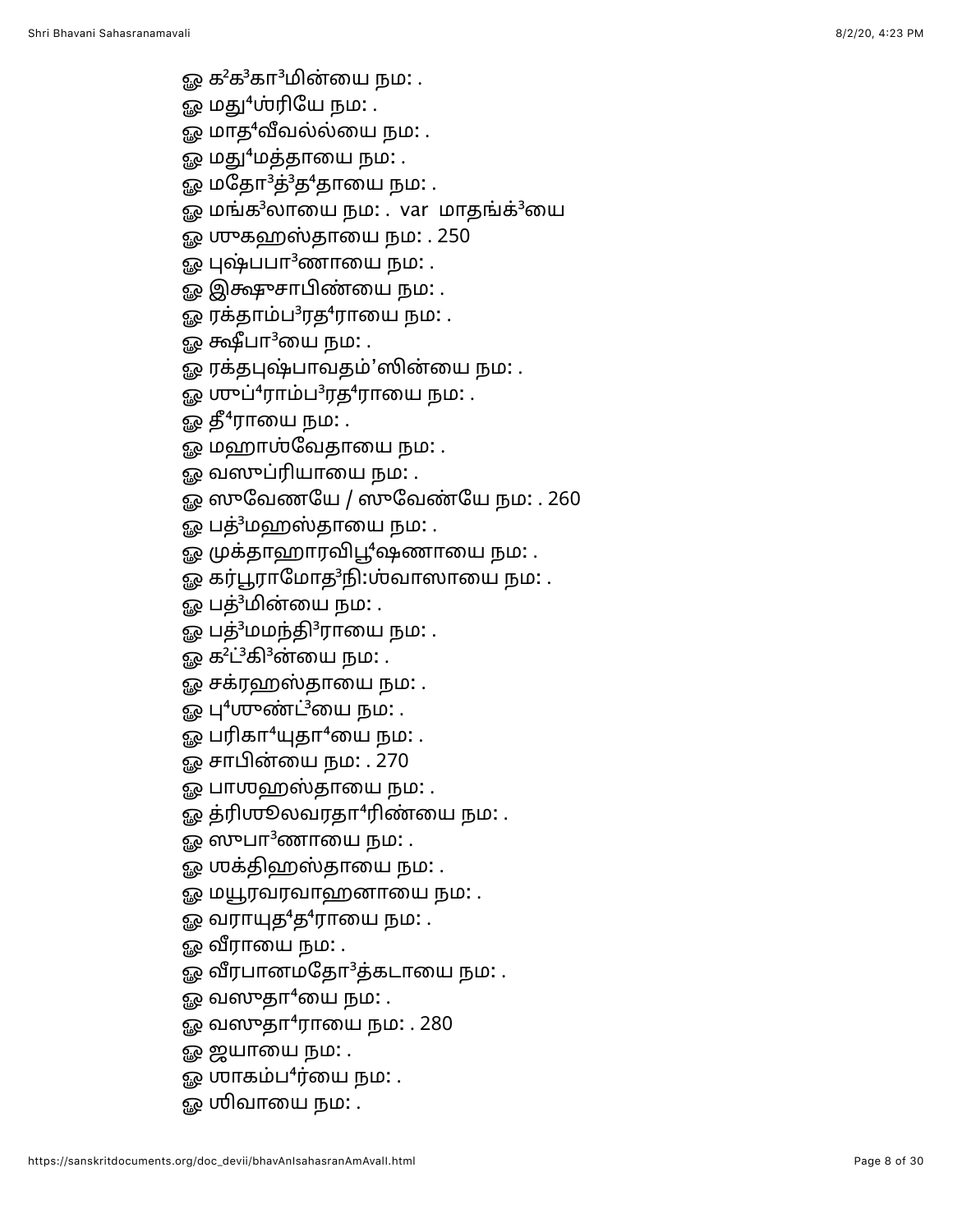ஓ விஜயாயை நம: .

ஓ ஜயந்த்யை நம**:** .

ஓ ஸுஸ்தன்யை நம: .

ஓ முத்ருநாயின்யை நம: .

ஓ அந்தர்வத்ன்யை நம: .

ஓ வேத<sup>3</sup>ஶக்தயே நம: .

ஓ வரதா<sup>3</sup>யை நம: . 290

 $\mathfrak{g}_{\mathfrak{G}}$  வரதா $^4$ ரிண்யை நம: .

ஓ ஶீதலாயை நம: .

ஓ ஸுஶீலாயை நம: .

ஓ பா<sup>3</sup>லக்<sup>3</sup>ரஹவிநாஶின்யை நம: .

ஓ குமார்யை நம: . var கௌமார்யை

ஓ ஸுபர்வாயை நம: . var ஸுபர்ணாயை

ஓ காமாக் $^2$ யாயை நம $\colon$  .

ஓ காமவந்தி<sup>3</sup>தாயை நம: .

ஓ ஜாலந்த $4$ ரத $4$ ராயை நம $\colon$ .

ஓ அனந்தாயை நம: . 300

தேஜோ(அ)ஸி முக்ரமஸி ஜ்யோதிரஸி தா<sup>4</sup>மாஸி

ப்ரியந்தே<sup>3</sup>வாநாமநாத்<sup>3</sup>ரு'ஷ்டம்' தே<sup>3</sup>வயஜனம்' தே<sup>3</sup>வதாப்<sup>4</sup>யஸ்த்வா தே<sup>3</sup>வதாப்<sup>4</sup>யோ க்<sup>3</sup>ரு'ஹ்ணாமி தே<sup>3</sup>வேப்<sup>4</sup>யஸ்த்வா யஜ்ஞேப்<sup>4</sup>யோ க்<sup>3</sup>ரு'ஹ்ண ஓ அனந்தாயை ஸ்வாஹா .

த்<sup>4</sup>யானம் -

யா தே<sup>3</sup>வீ ஶிவகேஶவாதி<sup>3</sup>ஜனனீ யா வை ஜக<sup>3</sup>த்<sup>3</sup>ரூபிணீ யா ப்<sup>3</sup>ரஹ்மாதி<sup>3</sup>பிபீலிகாந்தஜனதானந்தை<sup>3</sup>கஸந்தா<sup>3</sup>யினீ.

யா பஞ்சப்ரணமன்னிலிம்பநயனீ யா சித்கலாமாலினீ

ஸா பாயாத்பரதே<sup>3</sup>வதா ப<sup>4</sup>க<sup>3</sup>வதீ ஸ்ரீராஜராஜேஶ்வரீ .. 4

ஓ காமரூபநிவாஸின்யை நம: .

ஓ காமபீ<sup>3</sup>ஜவத்யை நம: .

ஓ ஸத்யாயை நம: .

ஓ ஸத்யத<sup>4</sup>ர்மபராயணாயை நம: . var ஸத்யமார்க<sup>3</sup>பராயணாயை

ஓ ஸ்தூ<sup>2</sup>லமார்க<sup>3</sup>ஸ்தி<sup>2</sup>தாயை நம: .

ஓ ஸூக்ஷ்மாயை நம: .

ஓ ஸூக்ஷ்மபு<sup>3</sup>த்<sup>3</sup>தி<sup>4</sup>ப்ரபோ<sup>3</sup>தி<sup>4</sup>ன்யை நம: .

ஓ ஷட்கோணாயை நம: .

ஓ த்ரிகோணாயை நம: .

ஓ த்ரிநேத்ராயை நம: . 310

ஓ த்ரிபுரஸுந்த<sup>3</sup>ர்யை நம: .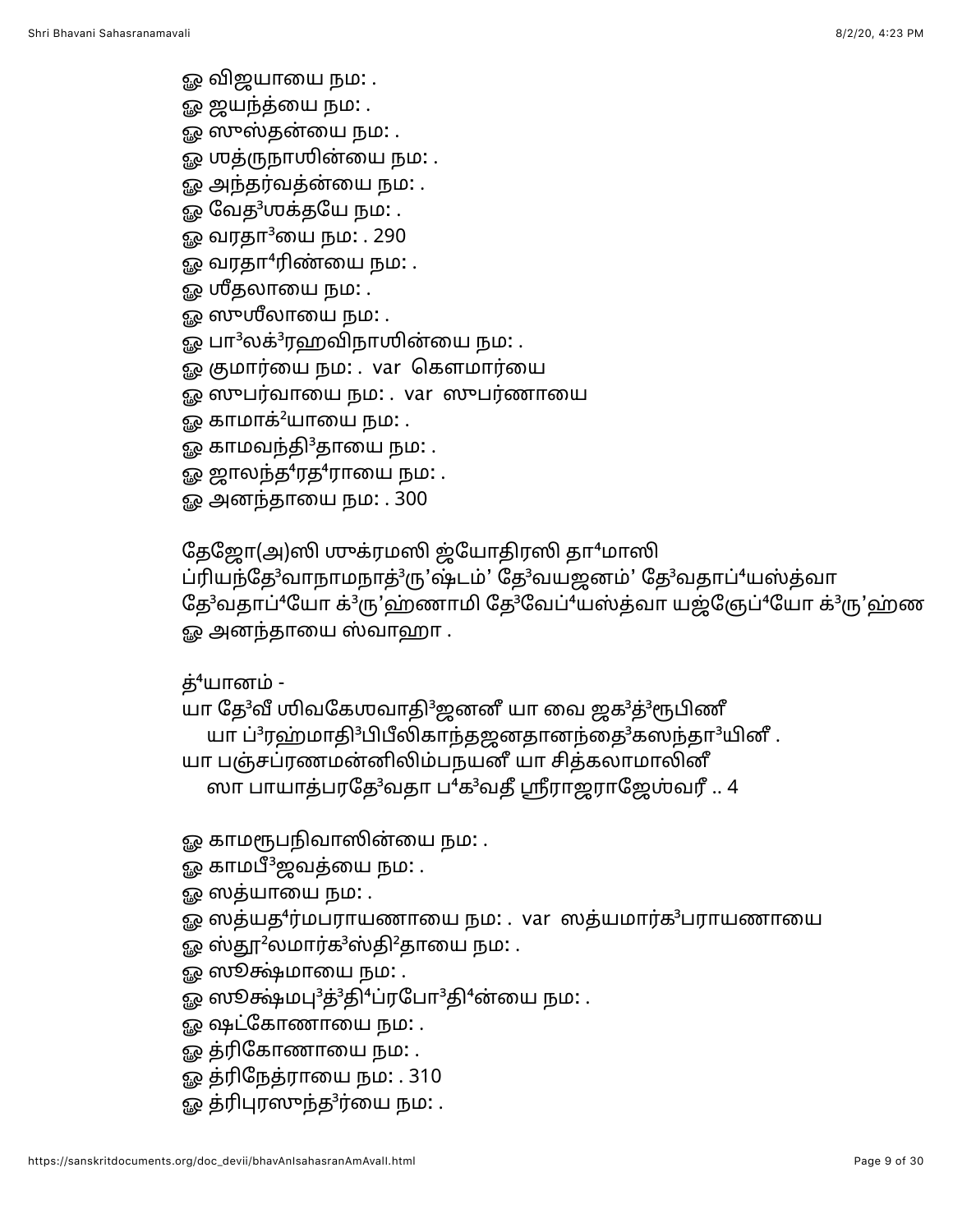- ஓ வ்ரு'ஷப்ரியாயை நம**:** .
- ஓ வ்ரு'ஷாரூடா<sup>4</sup>யை நம: .
- ஓ மஹிஷாஸுரகா<sup>4</sup>தின்யை நம: .
- ஓ ஶும்ப<sup>4</sup>த<sup>3</sup>ர்பஹராயை நம: .
- ஓ தீ ${}^{3}$ ப்தாயை நம $:$  .
- ஓ தீ<sup>3</sup>ப்தபாவகஸன்னிபா<sup>4</sup>யை நம: .
- ஓ கபாலபூ<sup>4</sup>ஷணாயை நம: .
- ஓ கால்யை நம: .
- ஓ கபாலாமால்யதா<sup>4</sup>ரிண்யை நம: . 320
- ஓ கபாலகுண்ட<sup>3</sup>லாயை நம: .
- <u>ஓ</u> தீ<sup>3</sup>ர்கா<sup>4</sup>யை நம: .
- ௐ ஶிவதூ<sup>3</sup>த்யை நம: .
- ஓ க $4$ னத் $4$ வனயே நம $\colon$  .
- ஓ ஸித்<sup>3</sup>தி<sup>4</sup>தா<sup>3</sup>யை நம: .
- ஓ பு $^3$ த் $^3$ தி $^4$ தா $^3$ யை நம $\colon$  .
- ஓ நித்யாயை நம: .
- ஓ ஸத்யமார்க<sup>3</sup>ப்ரபோ<sup>3</sup>தி<sup>4</sup>ன்யை நம: .
- ஓ கம்பு<sup>3</sup>க்<sup>3</sup>ரீவாயை நம: .
- ஓ வஸுமத்யை நம: . 330
- ஓ ச<sup>2</sup>த்ரச்சா<sup>2</sup>யாக்ரு'தாலயாயை நம: .
- ஓ ஜக<sup>3</sup>த்<sup>3</sup>க<sup>3</sup>ர்பா<sup>4</sup>யை நம: .
- ஓ குண்ட<sup>3</sup>லின்யை நம: .
- ஓ பு $4$ ஜகா $3$ காரஶாயின்யை நம $:$  .
- ஓ ப்ரோல்லஸத்ஸப்தபத்<sup>3</sup>மாயை நம: .
- ஓ நாபி<sup>4</sup>னாலம்ரு'ணாலின்யை நம: .
- ஓ மூலாதா $4$ ராயை நம $:$  .
- ஓ நிராகாராயை நம: .
- ஓ வஹ்னிகுண்ட<sup>3</sup>க்ரு'தாலயாயை நம: .
- ஓ வாயுகுண்ட $3$ ஸுகா $2$ ஸீனாயை நம $: .340$
- ஓ நிராதா $4$ ராயை நம $:$  .
- ஓ நிராஶ்ரயாயை நம: .
- ஓ ஶ்வாஸோச்ச<sup>2</sup>வாஸக<sup>3</sup>தயே நம: .
- ஓ ஜீவாயை நம: .
- ஓ க் ${}^{3}$ ராஹிண்யை நம $:$  .
- ஓ வஹ்நிஸம்'ஶ்ரயாயை நம: .
- ஓ வஹ்னிதந்துஸமுத்தா<sup>2</sup>னாயை நம: . var வல்லீதந்துஸமுத்தா<sup>2</sup>னாயை
- ஓ ஷட்<sup>3</sup>ரஸாஸ்வாத<sup>3</sup>லோலுபாயை நம: .
- ஓ தபஸ்வின்யை நம: .
- ஓ தப:ஸித்<sup>3</sup>த<sup>4</sup>யே நம: . 350
- <u>ஓ</u> தாபஸ்யை நம: .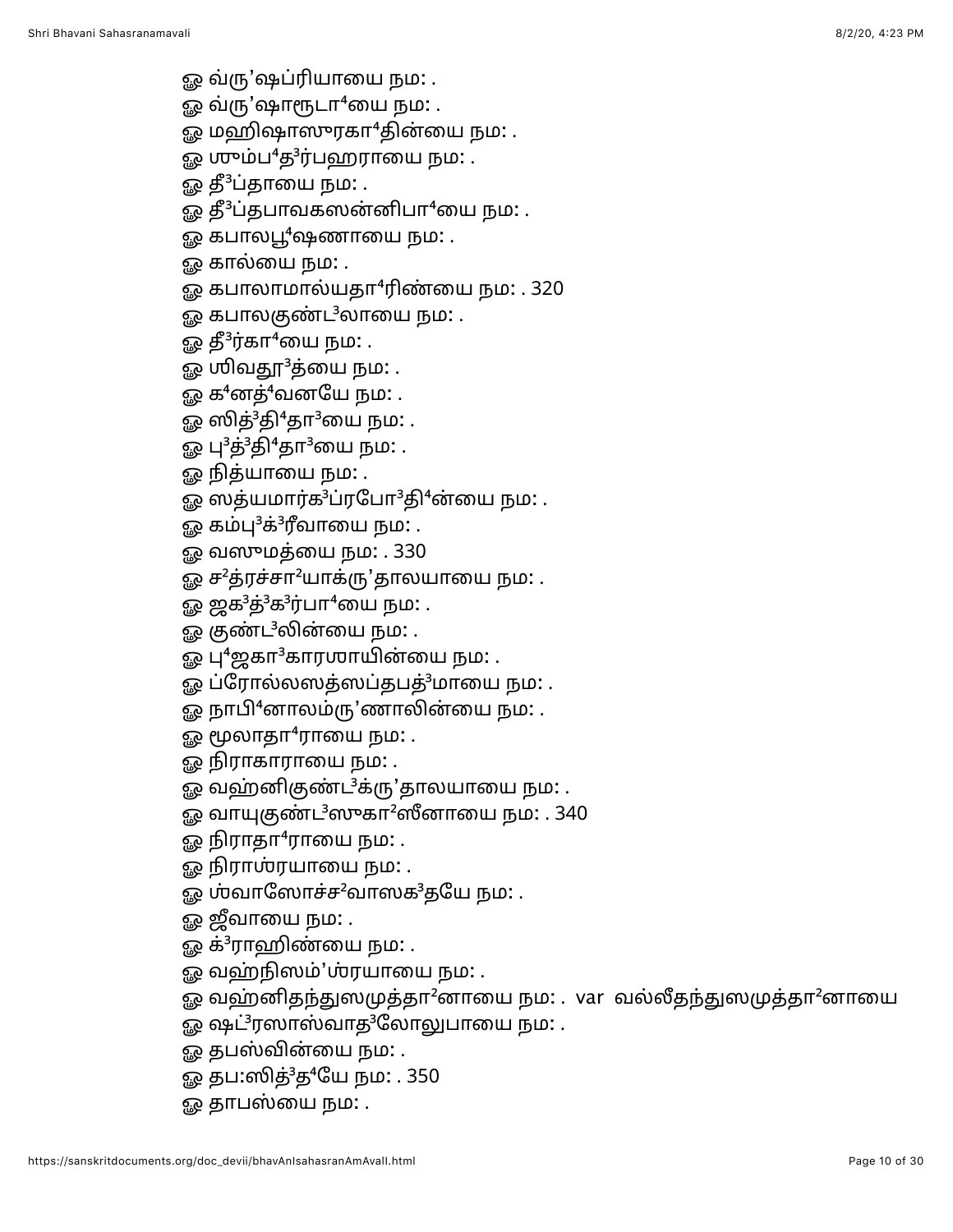ஓ தப:ப்ரியாயை நம: .

- ஓ தபோநிஷ்டா<sup>2</sup>யை நம: .
- <u>ஓ</u> தபோயுக்தாயை நம: .
- ஓ தபஸ:ஸித்<sup>3</sup>தி<sup>4</sup>தா<sup>3</sup>யின்யை நம: .
- ஓ ஸப்ததா<sup>4</sup>துமயீர்மூதயே நம: .
- ஓ ஸப்ததா<sup>4</sup>த்வந்தராஶ்ரயாயை நம: .
- ஓ தே<sup>3</sup>ஹபுஷ்டயே நம: .
- ஓ மனஸ்துஷ்டயை நம: .
- ஓ அன்னபுஷ்டயே நம: . 360
- ஓ ப<sup>3</sup>லோத்<sup>3</sup>த<sup>4</sup>தாயை நம: .
- ஓ ஓஷத<sup>4</sup>யே நம: .
- ஓ வைத் $^3$ யமாத்ரே நம $\colon$  .
- ஓ த்<sup>3</sup>ரவ்யஶக்தயே நம: . var த்<sup>3</sup>ரவ்யஶக்திப்ரபா<sup>4</sup>வின்யை
- ௐ ப்ரபா<sup>4</sup>வின்யை நம: .
- $\Omega$  வைத் $3$ யாயை நம $\Omega$  .
- ஓ வைத்<sup>3</sup>யசிகித்ஸாயை நம: .
- ஓ ஸுபத்<sup>2</sup>யாயை நம: .
- ஓ ரோக<sup>3</sup>நாஶின்யை நம: .
- ஓ ம்ரு'க<sup>3</sup>யாயை நம: . 370
- ஓ ம்ரு'க $3$ மாம்'ஸாதா $3$ யை நம $\colon$ .
- ஓ ம்ரு'க $3$ த்வசே நம $:$  .
- ஓ ம்ரு'க<sup>3</sup>லோசனாயை நம: .
- ஓ வாகு $3$ ராயை நம $:$  .
- ௐ ப<sup>3</sup>ந்த<sup>4</sup>ரூபாயை நம: .
- ௐ வத<sup>4</sup>ரூபாயை நம: .
- ஓ வதோ $4$ த் $3$ த $4$ தாயை நம $\colon$  .
- ஓ வந்த்<sup>3</sup>யை நம: .
- ஓ வந்தி<sup>3</sup>ஸ்துதாகாராயை நம: .
- ஓ காராப<sup>3</sup>ந்த<sup>4</sup>விமோசின்யை நம: . 380
- ஓ ஶ்ரு'ங்க $^2$ லாயை நம $\colon$  .
- ஓ க<sup>2</sup>லஹாயை நம: .
- ஓ வித்<sup>3</sup>யுதே நம: . var ப<sup>3</sup>த்<sup>3</sup>தா<sup>4</sup>யை
- ஓ த்<sup>3</sup>ரு'ட<sup>4</sup>ப<sup>3</sup>ந்த<sup>4</sup>விமோசன்யை நம: . var த்<sup>3</sup>ரு'ட<sup>4</sup>ப<sup>3</sup>ந்த<sup>4</sup>விமோக்ஷிண்யை
- ஓ அம்பி ${}^{3}$ காயை நம $:$  .
- ஓ அம்பா<sup>3</sup>லிகாயை நம: .
- <u>ஓ</u> அம்பா $^3$ யை நம $\colon$  .
- ஓ ஸ்வக்ஷாயை நம: . var ஸ்வச்சா<sup>2</sup>யை
- ஓ ஸாது<sup>4</sup>ஜனார்சிதாயை நம: .
- ஓ கௌலிக்யை நம: . 390
- ஓ குலவித்<sup>3</sup>யாயை நம: .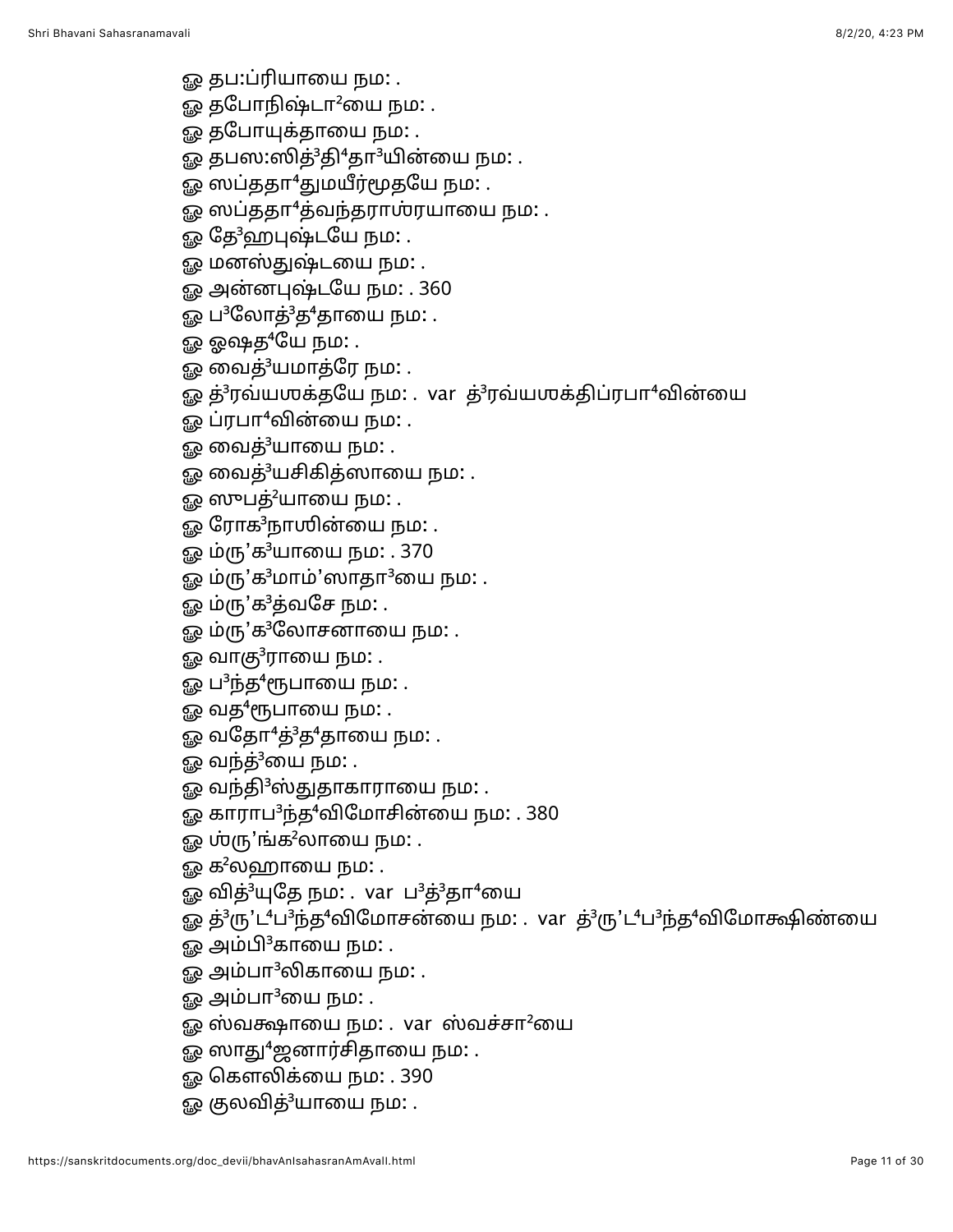ஓ ஸுகுலாயை நம: .

- ௐ குலபூஜிதாயை நம**:** .
- ஓ காலசக்ரப் $4$ ரமாயை நம $:$  .
- ஓ ப்<sup>4</sup>ராந்தாயை நம: .
- ஓ விப்<sup>4</sup>ரமாயை நம: .
- ஓ ப்<sup>4</sup>ரமநாஶின்யை நம: .
- ஓ வாத்யால்யை நம: .
- ஓ மேக<sup>4</sup>மாலாயை நம: .
- ஓ ஸுவ்ரு'ஷ்ட்யை நம: . 400

தேஜோ(அ)ஸி முுக்ரமஸி ஜ்யோதிரஸி தா<sup>4</sup>மாஸி

ப்ரியந்தே<sup>3</sup>வாநாமநாத்<sup>3</sup>ரு'ஷ்டம்' தே<sup>3</sup>வயஜனம்' தே<sup>3</sup>வதாப்<sup>4</sup>யஸ்த்வா தே<sup>3</sup>வதாப்<sup>4</sup>யோ க்<sup>3</sup>ரு'ஹ்ணாமி தே<sup>3</sup>வேப்<sup>4</sup>யஸ்த்வா யஜ்ஞேப்<sup>4</sup>யோ க்<sup>3</sup>ரு'ஹ்ண ஓ ஸுவ்ரு'ஷ்ட்யை ஸ்வாஹா .

த் $4$ யானம் -

பீ<sup>3</sup>ஜை: ஸப்தபி<sup>4</sup>ருஜ்ஜ்வலாக்ரு'திரஸௌ யா ஸப்தஸப்தித்<sup>3</sup>யுதி: ஸப்தர்ஷிர்ப்ரணதாங்க்<sup>4</sup>ரிபங்கஜயுகா<sup>3</sup> யா ஸப்தலோகார்திஹ்ரு'த். காஶ்மீரப்ரவரேஶமத்<sup>4</sup>யநக<sup>3</sup>ரீ ப்ரத்<sup>3</sup>யும்னபீடே<sup>2</sup> ஸ்தி<sup>2</sup>தா

தே<sup>3</sup>வீ ஸப்தகஸம்'யுதா ப<sup>4</sup>க<sup>3</sup>வதீ ஸ்ரீ ஶாரிகா பாது ந: .. 5

ஓ ஸஸ்யவர்தி $^4$ ன்யை நம: .

- ஓ அகாராயை நம**:** .
- ஓ இகாராயை நம**:** .
- ஓ உகாராயை நம**:** .
- ஓ ஐகாரரூபிண்யை நம: .
- ஓ ஹ்ரீங்கார்யை நம: .
- ஓ பீ<sup>3</sup>ஜரூபாயை நம: .
- ஓ க்லீங்காராயை நம**:** .
- ஓ அம்ப ${}^{3}$ ரவாஸின்யை நம: .
- ஓ ஸர்வாக்ஷரமயீஶக்தயே நம: . 410
- ஓ அக்ஷராயை நம: .
- ஓ வர்ணமாலின்யை நம: .
- ஓ ஸிந்தூ<sup>3</sup>ராருணவக்த்ராயை நம: . var ஸிந்தூ<sup>3</sup>ராருணவர்ணாயை
- ஓ ஸிந்தூ<sup>3</sup>ரதிலகப்ரியாயை நம: .
- ஓ வஶ்யாயை நம**:** .
- ஓ வஶ்யபீ<sup>3</sup>ஜாயை நம: .
- ஓ லோகவம்யவிபா<sup>4</sup>வின்யை நம: .
- ஓ ந்ரு'பவஶ்யாயை நம: .
- ஓ ந்ரு'பை: ஸேவ்யாயை நம: .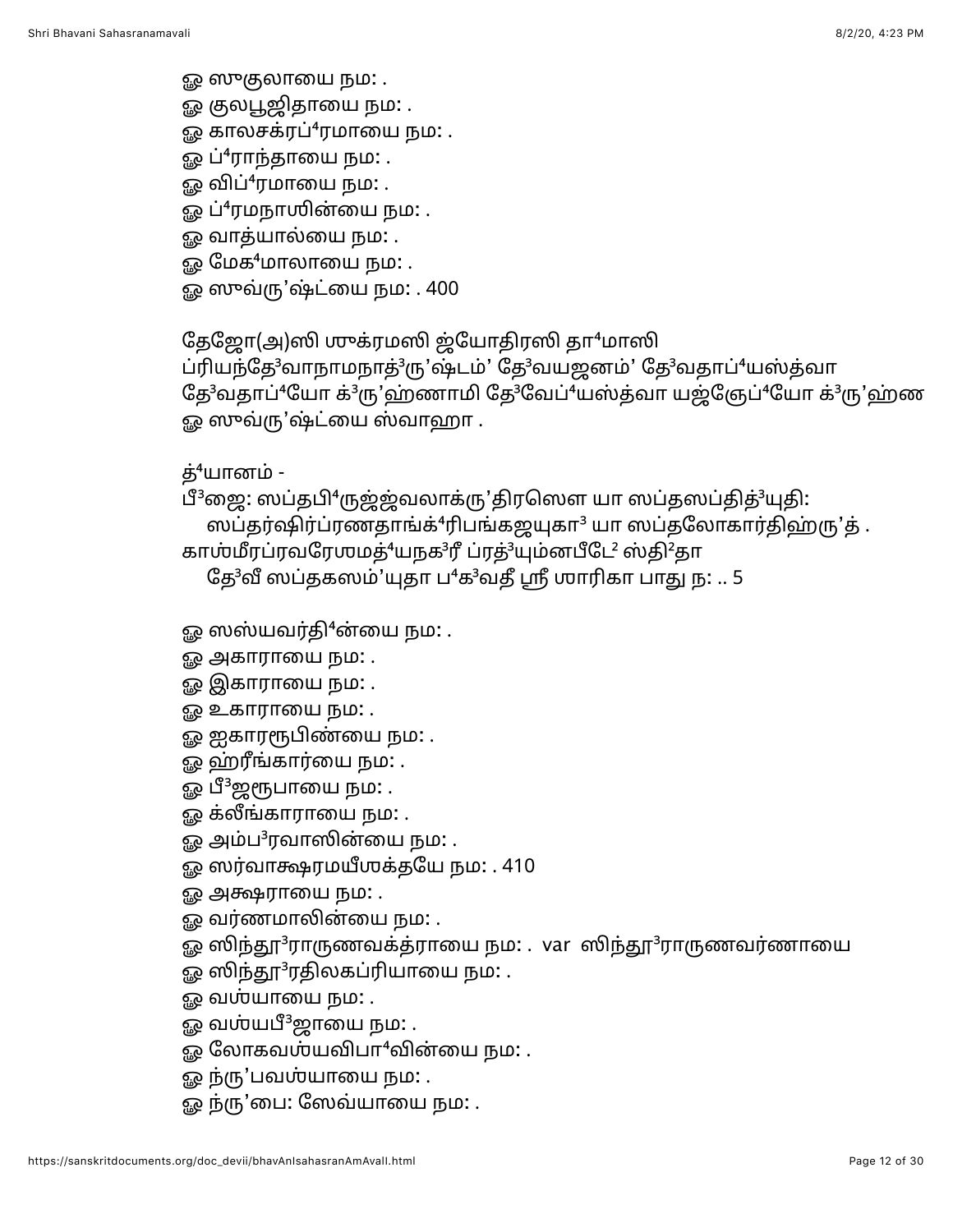- 
- 
- 
- 
- 
- 
- 
- 
- 
- 
- 
- 
- 
- 
- 
- 
- 
- 
- 
- 
- து நிறுப்படையுமான் அல்லாது நாடு . 420<br>இன்றியிலையுமான பாதுமான பாதுமான இன்றியிலையுமான பாதுமான புதுமான புதுமான புதுமான புதுமான புதுமான புதுமான புதுமான புதுமான புதுமான புதுமான புதுமான புதுமான புதுமான புதுமான புதுமான புதுமான
	-
	-
	-
	-
	-
	-
	-
	-
	-
	-
	-
	-
	-
	-
	-
	-
	-
	-
	-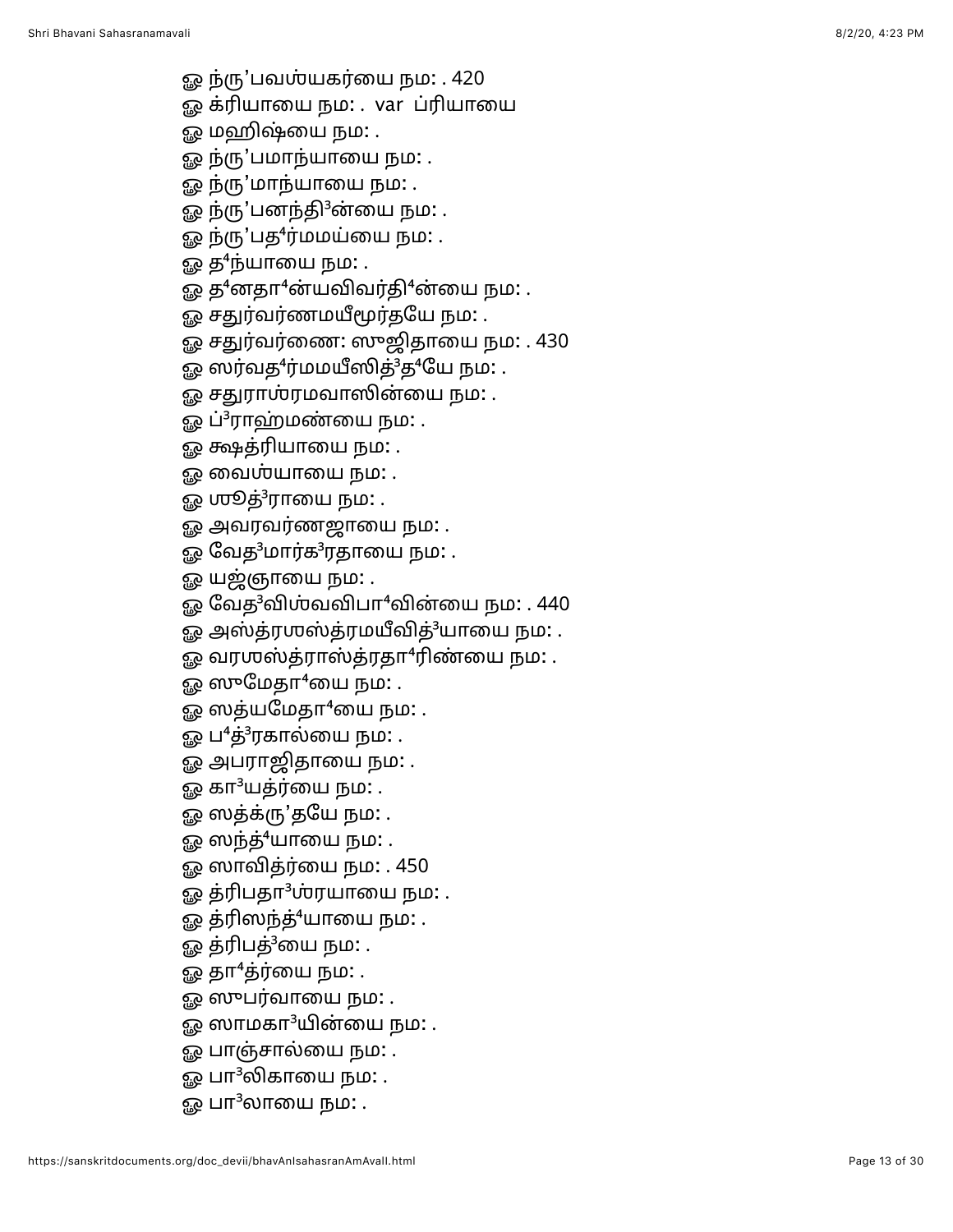- ஓ பா $^3$ லக்ரீடா $^3$ யை நம $\colon$  . 460
- ஓ ஸனாதன்யை நம: .
- ஓ க ${}^{3}$ ர்பா ${}^{4}$ தா ${}^{4}$ ரத ${}^{4}$ ராயை நம $:$  .
- ஓ **ஶூ**ந்யாயை நம: .
- ஓ க<sup>3</sup>ர்பா<sup>4</sup>ஶயநிவாஸின்யை நம: .
- $\bar{g}_{\rm R}$  ஸுராரிகா $^4$ தினீக்ரு'த்யாயை நம: . var ஸுராரிகா $^4$ தின்யை, க்ரு'த்யாயை
- ஓ பூதனாயை நம: .
- ஓ திலோத்தமாயை நம: .
- ஓ லஜ்ஜாயை நம: .
- ௐ ரஸவத்யை நம: .
- <u>ஓ</u> நந்தா<sup>3</sup>யை நம: . 470
- ஓ ப $\cdot$ வான்யை நம $:$  .
- ஓ பாபநாஶின்யை நம: .
- ஓ பட்டாம்ப<sup>3</sup>ரத<sup>4</sup>ராயை நம: .
- ஓ கீ<sup>3</sup>தயே நம: .
- ஓ ஸுகீ<sup>3</sup>தயே நம: .
- ஓ ஜ்ஞானலோசனாயை நம: . var ஜ்ஞானகோ<sup>3</sup>சராயை
- ஓ ஸப்தஸ்வரமயீதந்த்ர்யை நம: .
- ஓ ஷட்<sup>3</sup>ஜமத்<sup>4</sup>யமதை<sup>4</sup>வதாயை நம: .
- ஓ மூர்ச<sup>2</sup>நாக்<sup>3</sup>ராமஸம்'ஸ்தா<sup>2</sup>னாயை நம: .
- ஓ ஸ்வஸ்தா<sup>2</sup>யை நம: . 480 var மூர்சா<sup>2</sup>யை
- $\bar{g}$ ஓ ஸ்வஸ்தா $^2$ னவாஸின்யை நம $:$ . var  $\:$ ஸுஸ்தா $^2$ னவாஸின்யை
- ஓ அட்டாட்டஹாஸின்யை நம: .
- ஓ ப்ரேதாயை நம: .
- ஓ ப்ரேதாஸனநிவாஸின்யை நம: .
- ஓ கீ<sup>3</sup>தந்ரு'த்யப்ரியாயை நம: .
- ஓ அகாமாயை நம: .
- ஓ துஷ்டிதா $^3$ யை நம $\colon$  .
- ஓ புஷ்டிதா $3$ யை நம $:$  .
- ஓ அக்ஷயாயை நம: .
- $\Omega$ ஓ நிஷ்டா $^2$ யை நம $:$  . 490
- ஓ ஸத்யப்ரியாயை நம: .
- ஓ ப்ரஜ்ஞாயை நம: . var ப்ராஜ்ஞாயை
- ஓ லோகேஶ்யை நம: . var லோலாக்ஷ்யை
- ஓ ஸுரோத்தமாயை நம: .
- ஓ ஸவிஷாயை நம: .
- ஓ ஜ்வாலின்யை நம: .
- ஓ ஜ்வாலாயை நம: .
- ஓ விஷமோஹார்திநாஶின்யை நம: . var விஶ்வமோஹார்திநாஶின்யை
- ஓ (ஶதமார்யை நம: .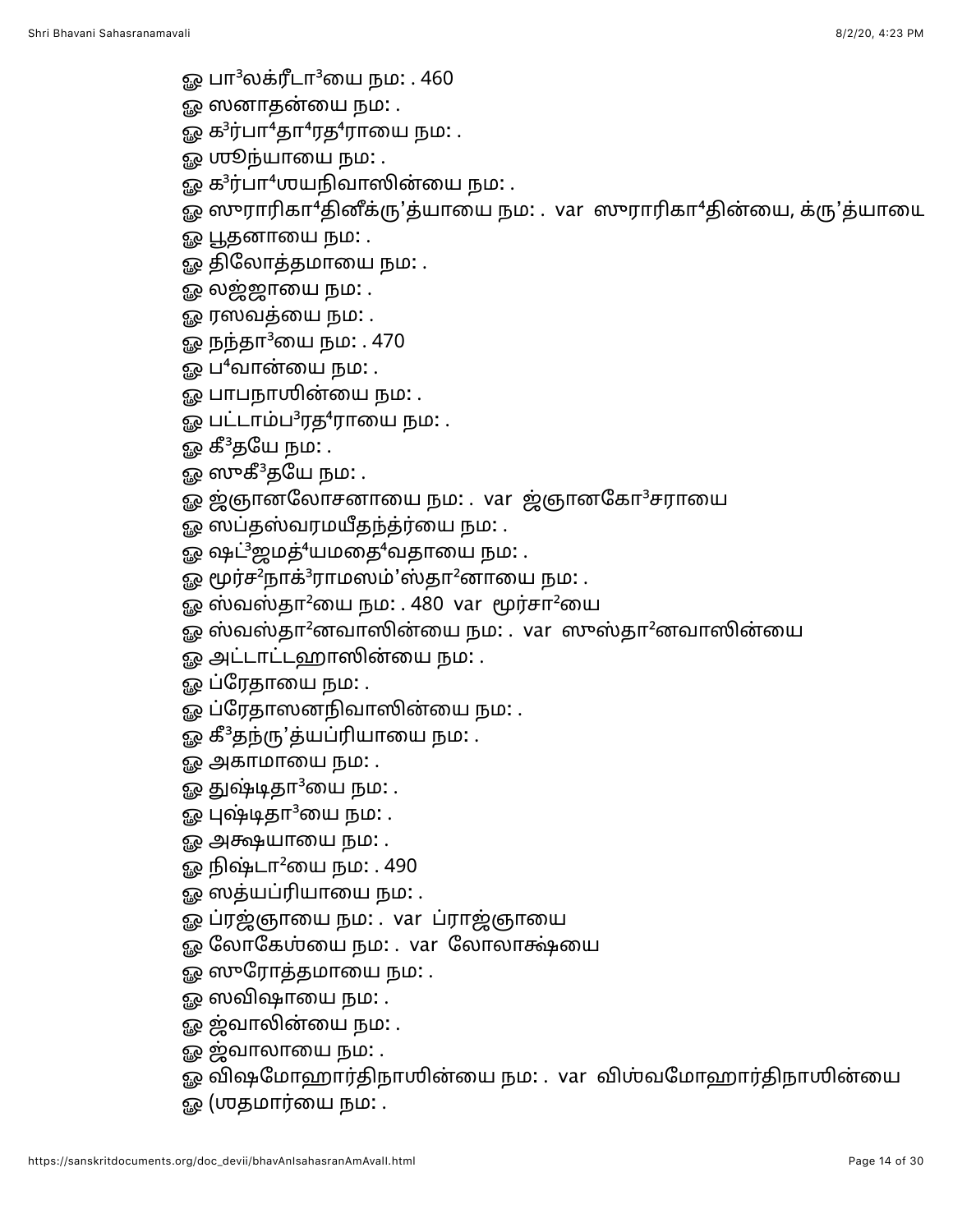ஓ மஹாதே<sup>3</sup>வ்யை நம: . <u>ஓ</u> வைஷ்ணவ்யை நம: . ஓ ஶதபத்ரிகாயை நம: .) <u>ஓ</u> விஷாரயே நம: . ஓ நாக<sup>3</sup>த<sup>3</sup>மன்யை நம: . 500

தேஜோ(அ)ஸி முக்ரமஸி ஜ்யோதிரஸி தா<sup>4</sup>மாஸி ப்ரியந்தே<sup>3</sup>வாநாமநாத்<sup>3</sup>ரு'ஷ்டம்' தே<sup>3</sup>வயஜனம்' தே<sup>3</sup>வதாப்<sup>4</sup>யஸ்த்வா தே<sup>3</sup>வதாப்<sup>4</sup>யோ க்<sup>3</sup>ரு'ஹ்ணாமி தே<sup>3</sup>வேப்<sup>4</sup>யஸ்த்வா யஜ்ஞேப்<sup>4</sup>யோ க்<sup>3</sup>ரு'ஹ்ண ஓ நாக $^3$ த $^3$ மன்யை ஸ்வாஹா .

லக்ஷ்மீரூபா த்ரிநேத்ரா ஹிமகரவத<sup>3</sup>னா ஸர்வதை<sup>3</sup>த்யேந்த்<sup>3</sup>ரஹர்த்ரீ.

த் $4$ யானம் - $\mu^4$ க்தானாம்' ஸித்<sup>3</sup>தி<sup>4</sup>தா<sup>4</sup>த்ரீ நலினயுக<sup>3</sup>கரா ஶ்வேதபத்<sup>3</sup>மாஸனஸ்தா<sup>2</sup>

வாகீ<sup>3</sup>ஶீ ஸித்<sup>3</sup>தி<sup>4</sup>கர்த்ரீ ஸகலமுநிஜனை: ஸேவிதா யா ப<sup>4</sup>வானீ நௌம்யஹம்' நௌம்யஹம்' த்வாம்' ஹரிஹரப்ரணதாம்' ஶாரிகாம்' நெ $\epsilon$ 

.. 6

ஓ பூ<sup>4</sup>தாவேஶவிநாஶின்யை நம: .

ஓ தி<sup>3</sup>வாக<sup>3</sup>தயே நம: . var நிவாரிண்யை

ஓ பூ $4$ தபீ $4$ திஹராரக்ஷாயை நம $:$  .

ஓ அம்ரு'தோத்<sup>3</sup>ப<sup>4</sup>வாயை நம: .

ஓ ரக்ஷோக் $4$ ன்யை நம: . ஓ ராக்ஷஸ்யை நம: .

ஓ தீ ${}^{3}$ ர்க ${}^{4}$ நித் ${}^{3}$ ராயை நம $\colon$  .

ஓ சந்த்<sup>3</sup>ரிகாயை நம: . 510 ஓ சந்த்<sup>3</sup>ரகாந்தயே நம: . ஓ ஸூர்யகாந்தயே நம: . ஓ ர்நிஶாசர்யை நம**:** . ஓ டா ${}^{3}$ கின்யை நம $:$  . <u>ஓ</u> ஶாகின்யை நம: . ஓ ஶிஷ்யாயை நம: . ஓ ஹாகின்யை நம: . ஓ சக்ரவாகின்யை நம: .

ஓ ஸிதாஸிதப்ரியாயை நம: .  $\Omega$  லைங்கா $3$ யை நம $: . 520$ 

ஓ ஸகலாயை நம: .

ஓ வனதே<sup>3</sup>வதாயை நம: . ஓ கு $\rm{^3}$ ருரூபத $\rm{^4}$ ராயை நம $\rm{.}$  .

ஓ ராத்ரயே நம: .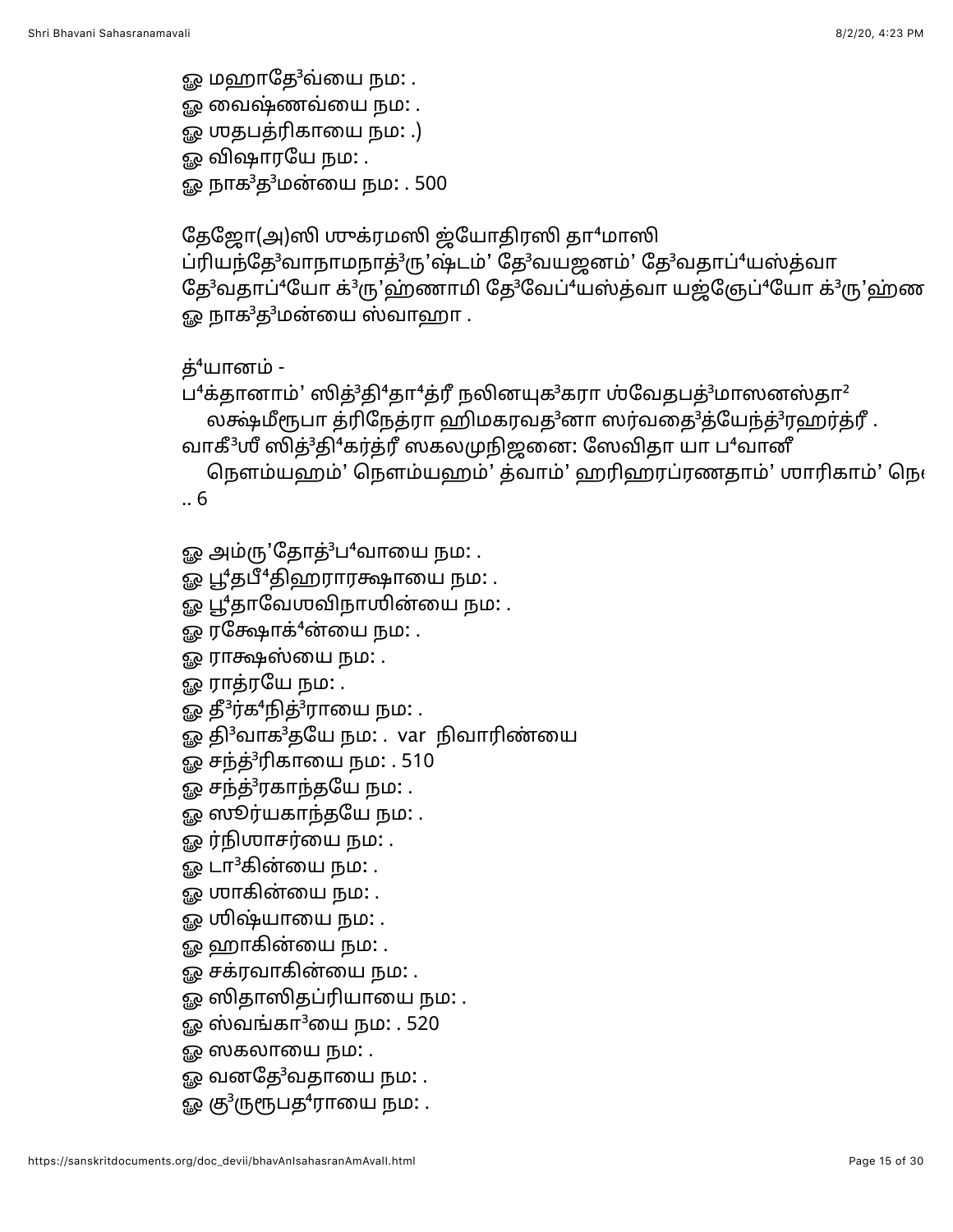- ஓ கு $3$ ர்வ்யை நம $:$  .
- ஓ ம்ரு'த்யவே நம: .
- 
- ஓ மார்யை நம: .
- 
- 
- 
- 
- 
- 
- 
- 
- 
- 
- 
- 
- 
- 
- 
- ஓ விஶாரதா $^3$ யை நம $\colon$  .
	-
	-
	-
	-
	-
	-

ஓ தந்த்<sup>3</sup>ராயை நம: . 530

ஓ ம்ரு'த்யுவிநாயின்யை நம: .

ஓ ஸுஸ்ப்ரு'ஹாயை நம: . ஓ காமரூபிண்யை நம**:** .

ஓ ப்ரௌடா $4$ யை நம $:$  .

ஓ சதுர்பா<sup>3</sup>ஹவே நம: . ஓ சதுர்முக்<sup>2</sup>யை நம: .

ஓ சந்த்<sup>3</sup>ரமண்ட<sup>3</sup>லஸங்காஶாயை நம: . ஓ சந்த்<sup>3</sup>ரமண்ட<sup>3</sup>லவாஸின்யை நம: . ஓ அணிமாதி<sup>3</sup>கு<sup>3</sup>ணோபேதாயை நம: .

- 
- 
- 
- 
- 
- 
- 
- 
- 
- 
- 
- 
- 
- 
- 
- 
- 
- 
- 
- 
- 
- 
- 
- <u>ஓ</u> மஹாமார்யை நம: .

- ஓ சதுஸ்ஸமுத்<sup>3</sup>ரஶயனாயை நம: .
- ஓ சதுர்வர்க<sup>3</sup>ப<sup>2</sup>லப்ரதா<sup>3</sup>யை நம: .

ஓ அஷ்டஸித்<sup>3</sup>தி<sup>4</sup>ப்ரதா<sup>3</sup>யை நம: .

ஓ து $3$ ஷ்டதா $3$ னவகா $4$ தின்யை நம $:$  .

ஓ அநாதி<sup>3</sup>நித<sup>4</sup>னாபுஷ்டயே நம: . 540 var அநாதி<sup>3</sup>நித<sup>4</sup>னாயை, புஷ்டயே

- ஓ காஶபுஷ்பப்ரதீகாஶாயை நம: .
- ஓ ஶரத்குமுத<sup>3</sup>லோசனாயை நம: .
- ஓ (ஸோமஸூர்யாக்<sup>3</sup>னிநயனாயை நம: .
- ஓ ப்<sup>3</sup>ரஹ்மவிஷ்ணுயிவார்சிதாயை நம: .

https://sanskritdocuments.org/doc\_devii/bhavAnIsahasranAmAvalI.html Page 16 of 30

- ஓ கல்யாண்யை, கமலாயை நம: .
- ஓ கந்யாயை நம**:** .
- ஓ ஶுபா $^4$ யை நம $:$  .
- ஓ மங்க $3$ லசண்டி $3$ காயை நம $:$  .)
- ஓ பூ $4$ தாயை நம $:$  .
- ஓ ப $^4$ வ்யாயை நம $\colon$  .

ஓ வாமாயை நம: .

- ஓ ப<sup>4</sup>விஷ்யாயை நம: .
- ஓ மைல்ஜாயை நம: . 550

ஓ ரைலவாஸின்யை நம: . ஓ வாமமார்க ${}^{3}$ ரதாயை நம $:$  .

ஓ வாமாசாரப்ரியாயை நம: .

ஓ லோபாமுத்<sup>3</sup>ராயை நம: .

ஓ ஶிவவாமாங்க ${}^{3}$ வாஸின்யை நம: .

ஓ துஷ்டாயை நம: . var துஷ்ட்யை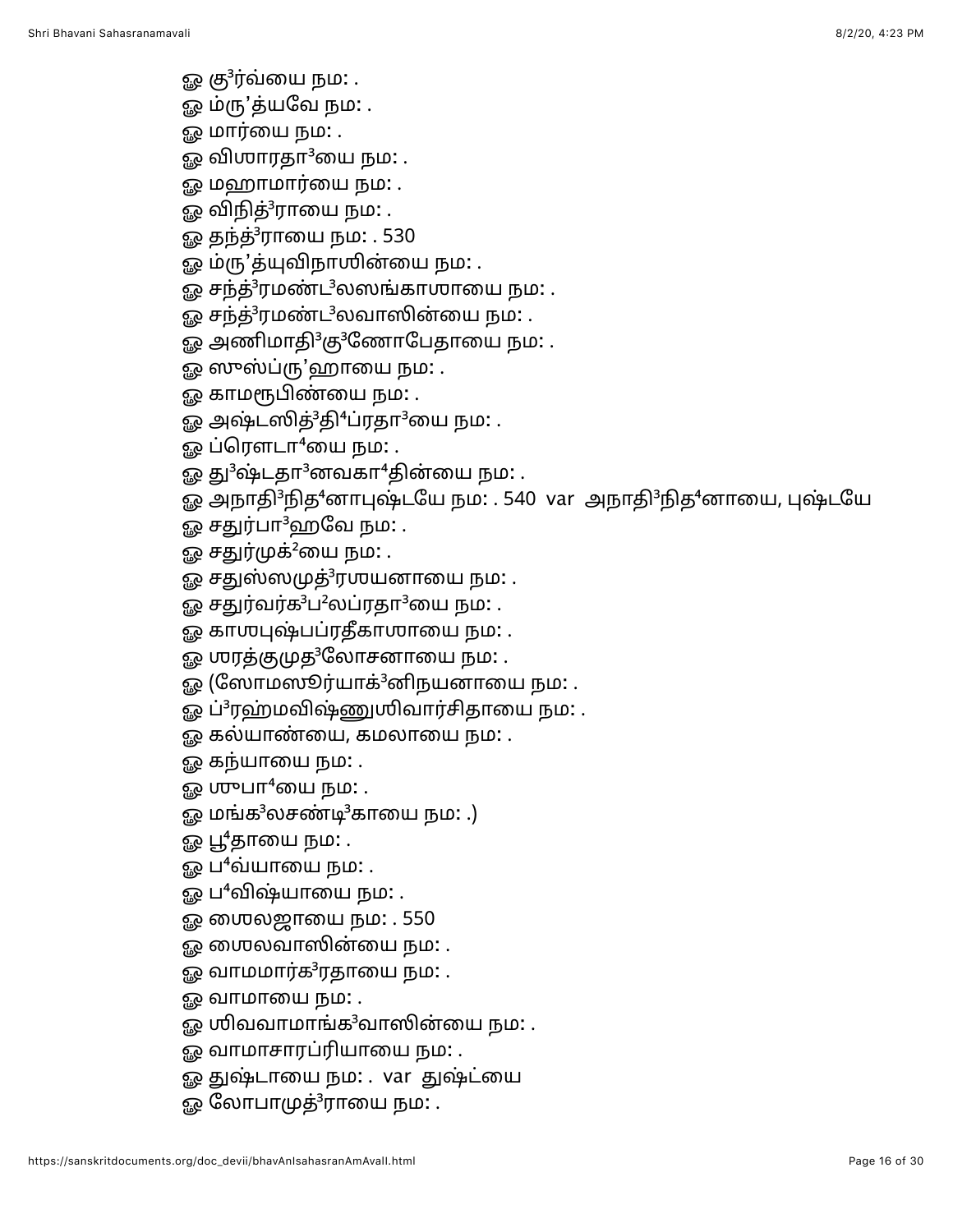- ஓ ப்ரபோ ${}^{3}$ தி ${}^{4}$ ன்யை நம $:\, .$
- ஓ பூ<sup>4</sup>தாத்மனே நம: .
- ஓ பரமாத்மனே நம: . 560
- ஓ பூ $4$ தபா $4$ விவிபா $4$ வின்யை நம $:$  .
- ஓ மங்க $^3$ லாயை நம $\colon$  .
- ஓ ஸுஶீலாயை நம: .
- ஓ பரமார்த<sup>2</sup>ப்ரபோ<sup>3</sup>தி<sup>4</sup>காயை நம: . var பரமார்த<sup>2</sup>ப்ரபோ<sup>3</sup>தி<sup>4</sup>ன்யை
- ஓ த ${}^{3}$ க்ஷிணாயை நம: .
- ஓ த<sup>3</sup>க்ஷிணாமூர்தயே நம: .
- ஓ ஸுத<sup>3</sup>க்ஷிணாயை நம: . var ஸுதீ<sup>3</sup>க்ஷாயை
- ஓ ஹரிப்ரியாயை நம: . var ஹரிப்ரஸ்வே
- ஓ யோகி<sup>3</sup>ன்யை நம: .
- ஓ யோக<sup>3</sup>யுக்தாயை நம: . 570
- ஓ யோகா<sup>3</sup>ங்கா<sup>3</sup>யை நம: . var யோகா<sup>3</sup>ங்க்<sup>3</sup>யை
- ஓ த்<sup>4</sup>யானஶாலின்யை நம: .
- ஓ யோக<sup>3</sup>பட்டத<sup>4</sup>ராயை நம: .
- ஓ முக்தாயை நம: .
- ஓ முக்தானாம்பரமாக<sup>3</sup>தயே நம: .
- ஓ நாரஸிம்'ஹ்யை நம: .
- ஓ ஸுஜன்மாயை நம: .
- ஓ த்ரிவர்க<sup>3</sup>ப<sup>2</sup>லதா<sup>3</sup>யின்யை நம: .
- ஓ த<sup>4</sup>ர்மதா<sup>3</sup>யை நம: .
- ஓ த $4$ னதா $3$ யை நம $: . 580$
- ஓ காமதா $3$ யை நம $:$  .
- ஓ மோக்ஷதா $3$ யை நம $:$  .
- ஓ த்<sup>3</sup>யுதயே நம: .
- <u>ஓ</u> ஸாக்ஷிண்யை நம: .
- ஓ க்ஷணதா<sup>3</sup>யை நம: .
- ஓ காங்க்ஷாயை நம: . var த<sup>3</sup>க்ஷாயை
- ஓ த<sup>3</sup>க்ஷஜாயை நம: .
- ஓ கூடரூபிண்யை நம: .
- ஓ க்ரதவே நம: . var ரு'தவே
- ஓ காத்யாயன்யை நம: . 590
- ஓ ஸ்வச்சா $^2$ யை நம $\colon$  .
- ஓ ஸ்வச்ச<sup>2</sup>ந்தா<sup>3</sup>யை நம: . var ஸுச்ச<sup>2</sup>ந்தா<sup>3</sup>யை
- ஓ கவிப்ரியாயை நம: .
- $\Omega$  லைத்யாக $^3$ மாயை நம $\Omega$  .
- ஓ ப $^3$ ஹி:ஸ்தா $^2$ யை நம $:$  .
- ஓ காவ்ய**ஶக்தயே நம:** .
- ஓ கவித்வதா $3$ யை நம $\colon$ .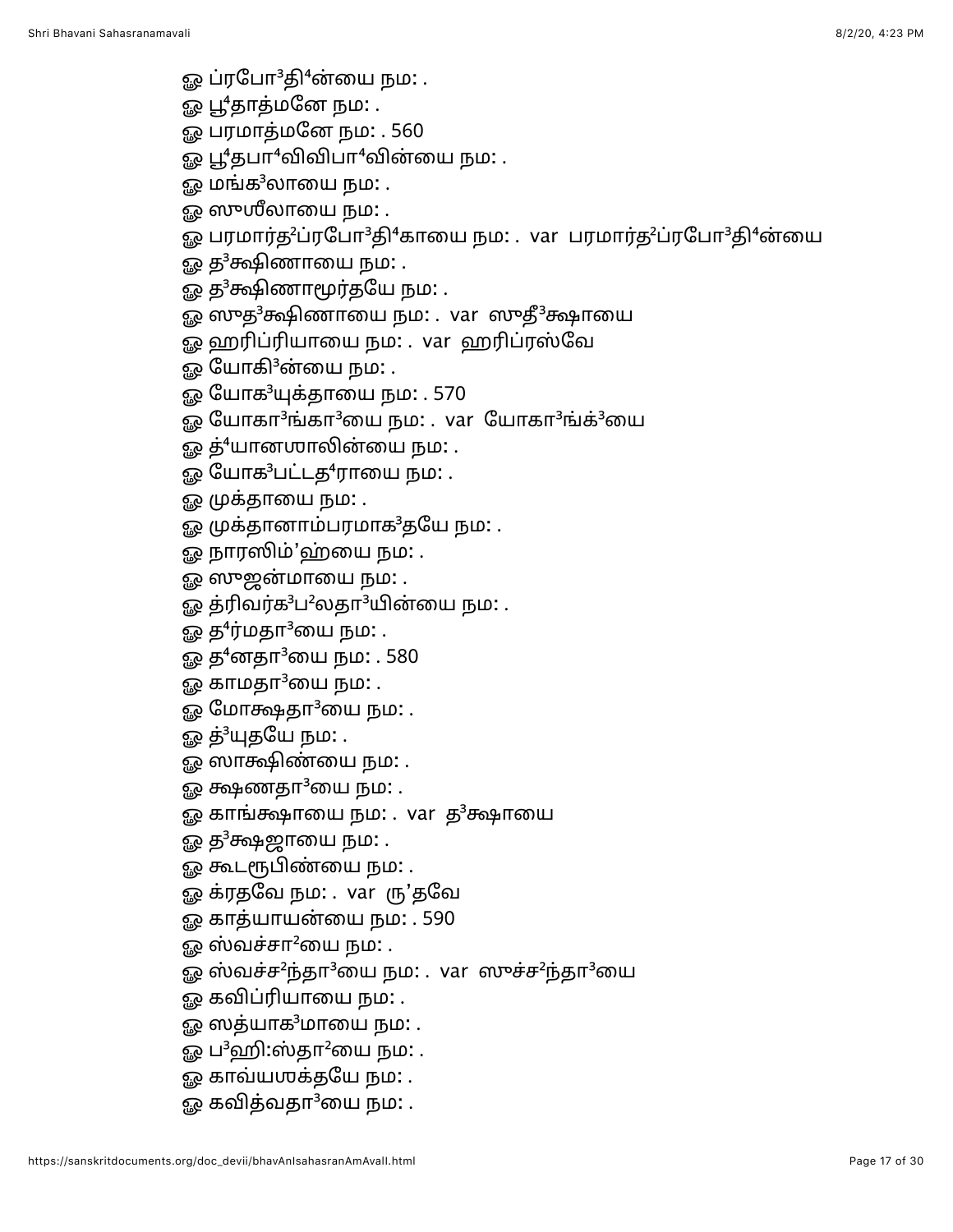ஓ மேனாபுத்ர்யை நம: . ஓ ஸதீமாத்ரே நம: . var ஸத்யை, ஸாத்<sup>4</sup>வ்யை ஓ மைனாகப $4$ கி $3$ ன்யை நம $\cdot$  . 600

தேஜோ(அ)ஸி முக்ரமஸி ஜ்யோதிரஸி தா<sup>4</sup>மாஸி ப்ரியந்தே<sup>3</sup>வாநாமநாத்<sup>3</sup>ரு'ஷ்டம்' தே<sup>3</sup>வயஜனம்' தே<sup>3</sup>வதாப்<sup>4</sup>யஸ்த்வா தே<sup>3</sup>வதாப்<sup>4</sup>யோ க்<sup>3</sup>ரு'ஹ்ணாமி தே<sup>3</sup>வேப்<sup>4</sup>யஸ்த்வா யஜ்ஞேப்<sup>4</sup>யோ க்<sup>3</sup>ரு'ஹ்ண  $\Omega$  மைனாகப $^4$ கி $^3$ ன்யை ஸ்வாஹா .

த் $4$ யானம் -

ஆரக்தாபா<sup>4</sup>ம்' த்ரிநேத்ராம்' மணிமுகுடவதீம்' ரத்னதாடங்கரம்யாம்' ஹஸ்தாம்போ $^4$ ஜை: ஸபாஶாங்குஶமத $^3$ னத $^4$ னு: ஸாயகைர்விஸ்பு $^2$ ரந்தீம் .

ஆபீனோத்துங்க<sup>3</sup>வக்ஷோருஹதடவிலுட<sup>2</sup>த்தாரஹாரோஜ்ஜ்வலாங்கீ<sup>3</sup>ம்'  $\dot{B}^4$ யாயாம்யம்போ $^4$ ருஹஸ்தா $^2$ மருணவிவஸநாமீஸ்வரீமீஸ்வராணாம் .. 7

- ஓ தடி<sup>3</sup>தே நம: .
- ஓ ஸௌதா<sup>3</sup>மின்யை நம: .
- $\mathfrak{g}_{\mathcal{R}}$  ஸ்வதா $4$ மாயை நம $:$  .
- $\mathbb{Q}$  ஸுதா $\mathsf{1}$ மாயை நம $:$  .
- ஓ தா<sup>4</sup>மமாலின்யை நம: .
- ஓ ஸௌபா $4$ க் $3$ யதா $3$ யின்யை நம $\colon$ .
- ௐ தி ${}^{3}$ வே நம $:$  .
- ஓ ஸுப $4$ கா $3$ யை நம $:$  .
- ஓ த்<sup>3</sup>யுதிவர்தி<sup>4</sup>ன்யை நம: .
- ஓ ஶ்ரியே நம: . 610
- ஓ க்ரு'த்திவஸனாயை நம: .
- <u>ஓ</u> கங்கால்யை நம: .
- ஓ கலிநாஶின்யை நம: .
- ஓ ரக்தபீ<sup>3</sup>ஜவதோ<sup>4</sup>த்<sup>3</sup>த்3ரு'ப்தாயை நம: . var ரக்தபீ<sup>3</sup>ஜவதோ<sup>4</sup>த்<sup>3</sup>யுக்தாயை
- ஓ ஸுதந்துவே நம: .
- ஓ பீ<sup>3</sup>ஜஸந்ததயே நம: .
- ஓ ஜக<sup>3</sup>ஜ்ஜீவாயை நம: .
- ஓ ஜக<sup>3</sup>த்<sup>3</sup>பீ<sup>3</sup>ஜாயை நம: .
- ஓ ஜக<sup>3</sup>த்த்ரயஹிதைஷிண்யை நம: .
- ஓ சாமீகரருசயே நம: . 620
- ஓ சாந்த்<sup>3</sup>ர்யீஸாக்ஷயாஷோட<sup>3</sup>ஶீகலாயை நம: .
- ஓ யத்தத்பதா $^3$ னுப $^3$ ந்தா $^4$ யை நம: .
- ஓ யக்ஷிண்யை நம: .
- ஓ த $4$ னதா $3$ ர்சிதாயை நம $:$  .
- ஓ சித்ரிண்யை நம: .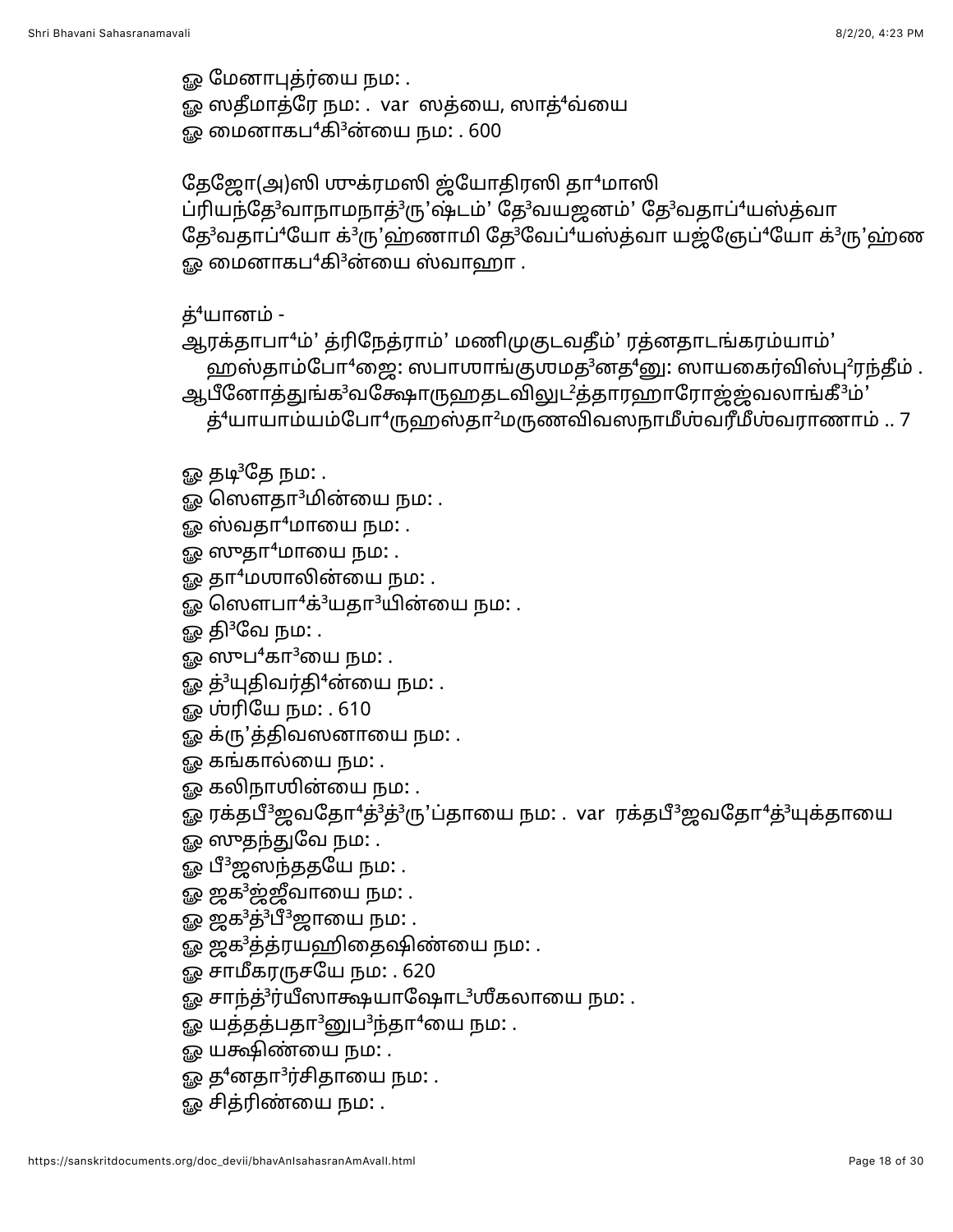- ஓ சித்ரமாயாயை நம: .
- ஓ விசித்ராயை நம**:** .
- ஓ பு $4$ வனேஶ்வர்யை நம $:$  .
- ஓ சாமுண்டா $^3$ யை நம $\colon$ .
- ஓ முண்ட<sup>3</sup>ஹஸ்தாயை நம: . 630
- ஓ சண்ட<sup>3</sup>முண்ட<sup>3</sup>வதோ<sup>4</sup>த்<sup>3</sup>து<sup>4</sup>ராயை நம: . var சண்ட<sup>3</sup>முண்ட<sup>3</sup>வதோ<sup>4</sup>த்<sup>3</sup>யதாயை
- ஓ அஷ்டம்யை நம: .
- ஓ ஏகாத<sup>3</sup>ஶ்யை நம: .
- ஓ பூர்ணாயை நம: .
- ஓ நவம்யை நம: .
- ஓ சதுர்த<sup>3</sup>ஶ்யை நம: .
- ஓ அமாயை நம: . var உமாயை
- ஓ கலஶஹஸ்தாயை நம: .
- ஓ பூர்ணகும்ப<sup>4</sup>த<sup>4</sup>ராயை நம: .
- ஓ த<sup>4</sup>ராயை நம: . 640
- ஓ அபீ<sup>4</sup>ரவே நம: .
- ஓ பை<sup>4</sup>ரவ்யை நம: .
- ஓ பீ<sup>4</sup>மாயை நம: .
- ஓ பீ<sup>4</sup>ராயை நம: .
- ஓ த்ரிபுரபை<sup>4</sup>ரவ்யை நம: .
- ஓ மஹாருண்டா<sup>3</sup>யை நம: . var மஹாசண்ட்<sup>3</sup>யை
- ஓ ரௌத்<sup>3</sup>ர்யை நம: .
- $\Omega$  மஹாபை $^4$ ரவபூஜிதாயை நம $:$  .
- ஓ நிர்முண்டா $3$ யை நம: .
- ஓ ஹஸ்தின்யை நம: . 650
- $\mathbb{R}^2$  சண்டா $^3$ யை நம $\colon$ .
- ஓ கராலத $3$ ஶனானனாயை நம $:$  .
- ஓ கராலாயை நம: .
- <u>ஓ</u> விகராலாயை நம: .
- ஓ கோ<sup>4</sup>ரகு<sup>4</sup>ர்கு<sup>4</sup>ரநாதி<sup>3</sup>ன்யை நம: .
- ஓ ரக்தத<sup>3</sup>ந்தாயை நம: .
- ஓ ஊர்த்<sup>4</sup>வகேஶ்யை நம: .
- ஓ ப<sup>3</sup>ந்தூ<sup>4</sup>ககுஸுமாருணாயை நம: .
- ஓ காத<sup>3</sup>ம்ப<sup>3</sup>ர்யை நம: . var காத<sup>3</sup>ம்பி<sup>3</sup>ன்யை
- ஓ படாஸாயை நம: . 660 var விபாஶாயை
- ஓ காஶ்மீர்யை நம**:** .
- ஓ குங்குமப்ரியாயை நம: .
- ஓ க்ஷாந்தயே நம: .
- ஓ ப $^3$ ஹுஸுவர்ணாயை நம: .
- ஓ ரதயே நம: .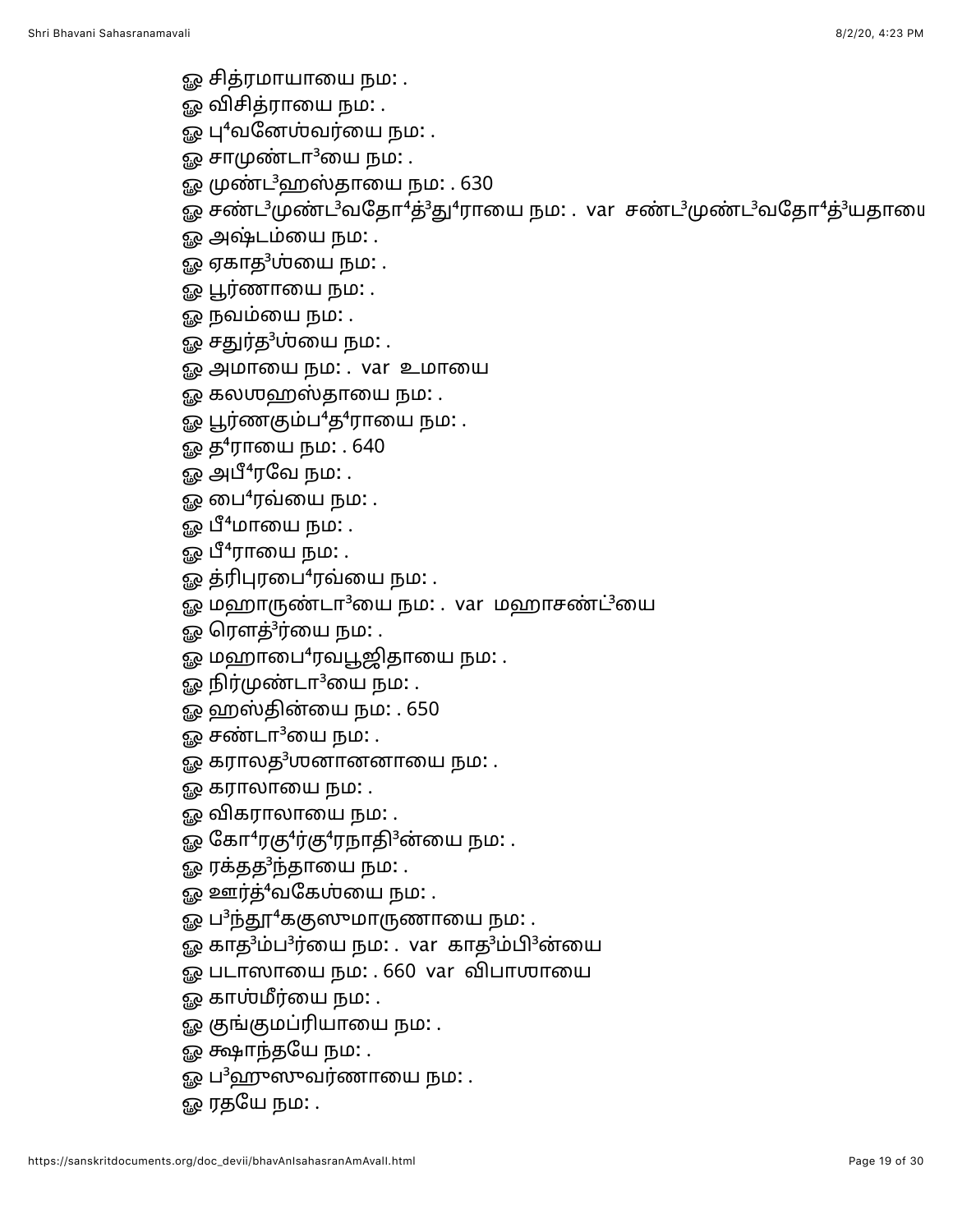- ஓ ப<sup>3</sup>ஹுஸுவர்ணதா<sup>3</sup>யை நம: .
- ஓ மாதங்கி<sup>3</sup>ன்யை நம: .
- <u>ஓ</u> வராரோஹாயை நம: .
- ஓ மத்தமாதங்க $3$ கா $3$ மின்யை நம $:$  .
- ஓ ஹிம்'ஸாயை நம: . 670
- ஓ ஹம்'ஸக<sup>3</sup>தயே நம: .
- ஓ ஹம்'ஸ்யை நம: .
- ஓ ஹம்'ஸோஜ்ஜ்வலஶிரோருஹாயை நம: .
- ஓ பூர்ணசந்த்<sup>3</sup>ரமுக்<sup>2</sup>யை நம: .
- ஓ ஶ்யாமாயை நம: .
- ஓ ஸ்மிதாஸ்யாயை நம: .
- ஓ ஶ்யாமகுண்ட<sup>3</sup>லாயை நம: . var ஸுகுண்ட<sup>3</sup>லாயை
- ஓ மஷ்யை நம: .
- ஓ லேகி<sup>2</sup>ன்யை நம: . var லேக<sup>2</sup>ன்யை
- ஓ லேக்<sup>2</sup>யாயை நம: . 680 var லேகா<sup>2</sup>யை
- $\mathbb{R}^2$  ஸுலேகா $^2$ யை நம $:$  .
- <u>ஓ</u> லேக<sup>2</sup>கப்ரியாயை நம: .
- ஓ ஶங்கி $^2$ ன்யை நம $:$  .
- ஓ ஶங்க<sup>2</sup>ஹஸ்தாயை நம: .
- ஓ ஜலஸ்தா $^2$ யை நம $:$  .
- ஓ ஜலதே $3$ வதாயை நம $:$  .
- ஓ குருக்ஷேத்ராவனயே நம: .
- ஓ கா**ஶ்**யை நம: .
- ஓ மது $^2$ ராயை நம $\colon$  .
- ஓ காஞ்ச்யை நம: . 690
- ஓ அவந்திகாயை நம: .
- ஓ அயோத்<sup>4</sup>யாயை நம: .
- ஓ த்<sup>3</sup>வாரிகாயை நம: .
- ஓ மாயாயை நம**:** .
- ஓ தீர்தா $^2$ யை நம $:$  .
- ஓ தீர்த<sup>2</sup>கரப்ரியாயை நம: .
- ஓ த்ரிபுஷ்கராயை நம: .
- ஓ அப்ரமேயாயை நம: .
- $\mathbb{G}$  கோஶஸ்தா $^2$ யை நம $\colon$ .
- <u>ஓ</u> கோஶவாஸின்யை நம: . 700

தேஜோ(அ)ஸி முக்ரமஸி ஜ்யோதிரஸி தா<sup>4</sup>மாஸி

ப்ரியந்தே<sup>3</sup>வாநாமநாத்<sup>3</sup>ரு'ஷ்டம்' தே<sup>3</sup>வயஜனம்' தே<sup>3</sup>வதாப்<sup>4</sup>யஸ்த்வா தே<sup>3</sup>வதாப்<sup>4</sup>யோ க்<sup>3</sup>ரு'ஹ்ணாமி தே<sup>3</sup>வேப்<sup>4</sup>யஸ்த்வா யஜ்ஞேப்<sup>4</sup>யோ க்<sup>3</sup>ரு'ஹ்ண ஓ கோஶவாஸின்யை ஸ்வாஹா .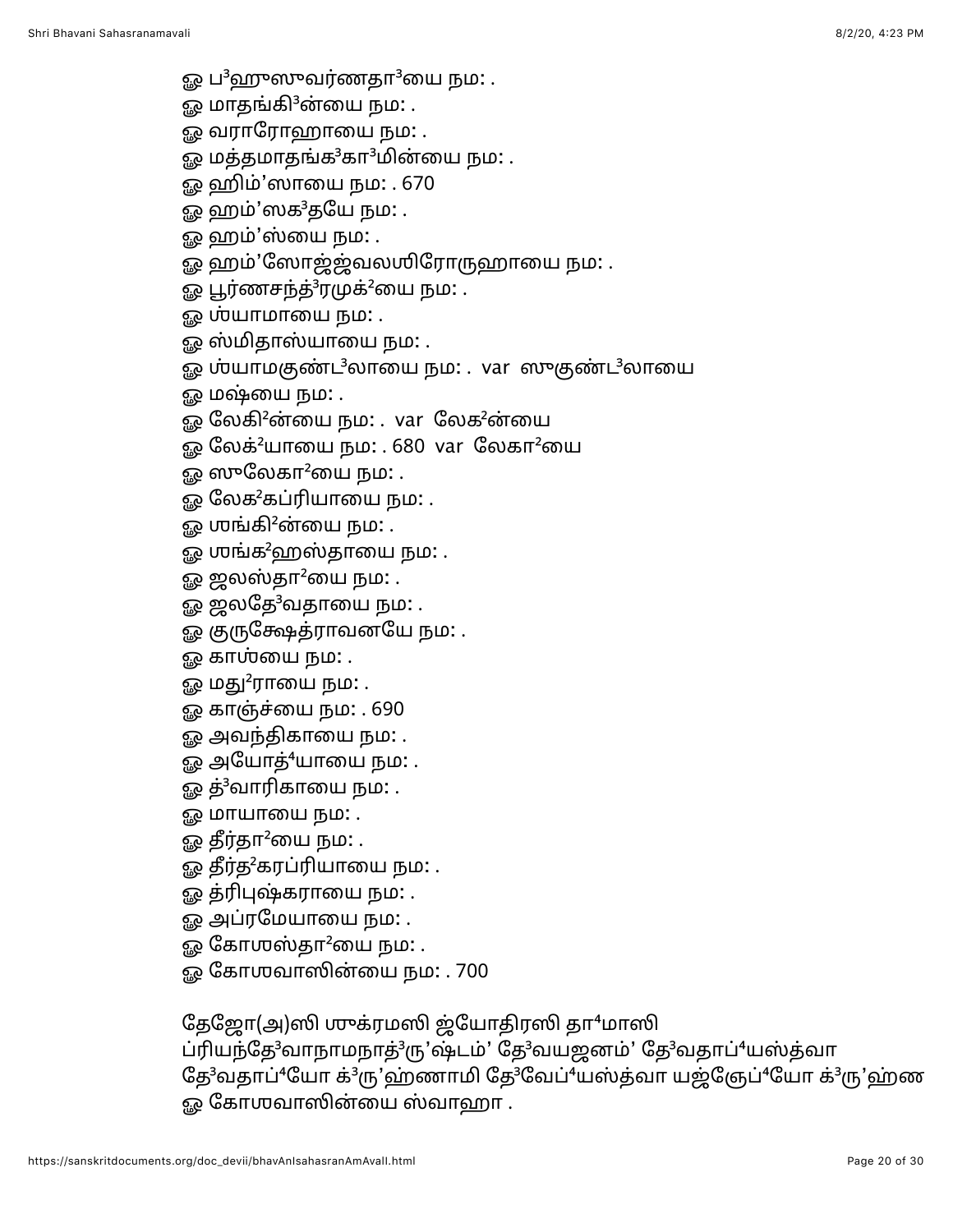த்<sup>4</sup>யானம் -

- ப்ராத:காலே குமாரீ குமுத<sup>3</sup>கலிகயா ஜப்யமாலாம்' ஜபந்தீ மத் $4$ யாஹ்னே ப்ரௌட் $4$ ரூபா விகஸிதவத $3$ னா சாருநேத்ரா விஶாலா.
- ஸந்த்<sup>4</sup>யாயாம்' வ்ரு'த்<sup>3</sup>த<sup>4</sup>ரூபா க<sup>3</sup>லிதகுசயுகே<sup>3</sup> முண்ட<sup>3</sup>மாலாம்' வஹந்தீ ஸா தே<sup>3</sup>வீ தி<sup>3</sup>வ்யதே<sup>3</sup>ஹா ஹரிஹரனமிதா பாது நோ ஹ்யாதி<sup>3</sup>முத்<sup>3</sup>ரா .. 8
- - ஓ கௌஶிக்யை நம: .
	- ஓ கு**ராவர்தாயை நம**: .
	- ஓ கௌஶாம்ப்<sup>3</sup>யை நம: .
	- ஓ கோஶவர்தி $4$ ன்யை நம $:$  .
	- ஓ கோஶதா $^3$ யை நம $:$  .
	- ஓ பத்<sup>3</sup>மகோஶாக்ஷ்யை நம: .
	- ஓ குஸுமாயை நம: . var கௌஸும்ப<sup>4</sup>குஸுமப்ரியாயை
	- ஓ குஸுமப்ரியாயை நம: .
	- ஓ தோதலாயை நம: .
	- ஓ துலாகோடயே நம: . 710
	- ஓ கூடஸ்தா $^2$ யை நம $:$  .
	- ஓ கோடராஶ்ரயாயை நம: .
	- ஓ ஸ்வயம்பு $4$ வே நம $:$  .
	- ஓ ஸுரூபாயை நம: .
	- ஓ ஸ்வரூபாயை நம**:** .
	- ஓ ரூபவர்தி<sup>4</sup>ன்யை நம: . var புண்யவர்தி<sup>4</sup>ன்யை
	- ஓ தேஜஸ்வின்யை நம: .
	- ஓ ஸுபி $^4$ க்ஷாயை நம: .
	- ஓ ப $3$ லதா $3$ யை நம $\colon$  .
	- ஓ ப<sup>3</sup>லதா<sup>3</sup>யின்யை நம: . 720
	- ஓ மஹாகோஶ்யை நம: .
	- ஓ மஹாவர்தாயை நம**:** .
	- ஓ பு<sup>3</sup>த்<sup>3</sup>தி<sup>4</sup>ஸத<sup>3</sup>ஸதா<sup>3</sup>த்மிகாயை நம: . var பு<sup>3</sup>த்<sup>3</sup>த்<sup>4</sup>யே, ஸத<sup>3</sup>ஸதா<sup>3</sup>த்மிகாயை
	- ஓ மஹாக் $3$ ரஹஹராயை நம $:$  .
	- ஓ ஸௌம்யாயை நம: .
	- ஓ விஶோகாயை நம: .
	- ஓ ஶோகநாஶின்யை நம: .
	- ஓ ஸாத்த்விக்யை நம: .
	- ஓ ஸத்த்வஸம்'ஸ்தா $^2$ யை நம $:$  .
	- ஓ ராஜஸ்யை நம: . 730
	- ஓ ரஜோவ்ரு'தாயை நம: .
	- ஓ தாமஸ்யை நம**:** .
	- ஓ தமோயுக்தாயை நம: .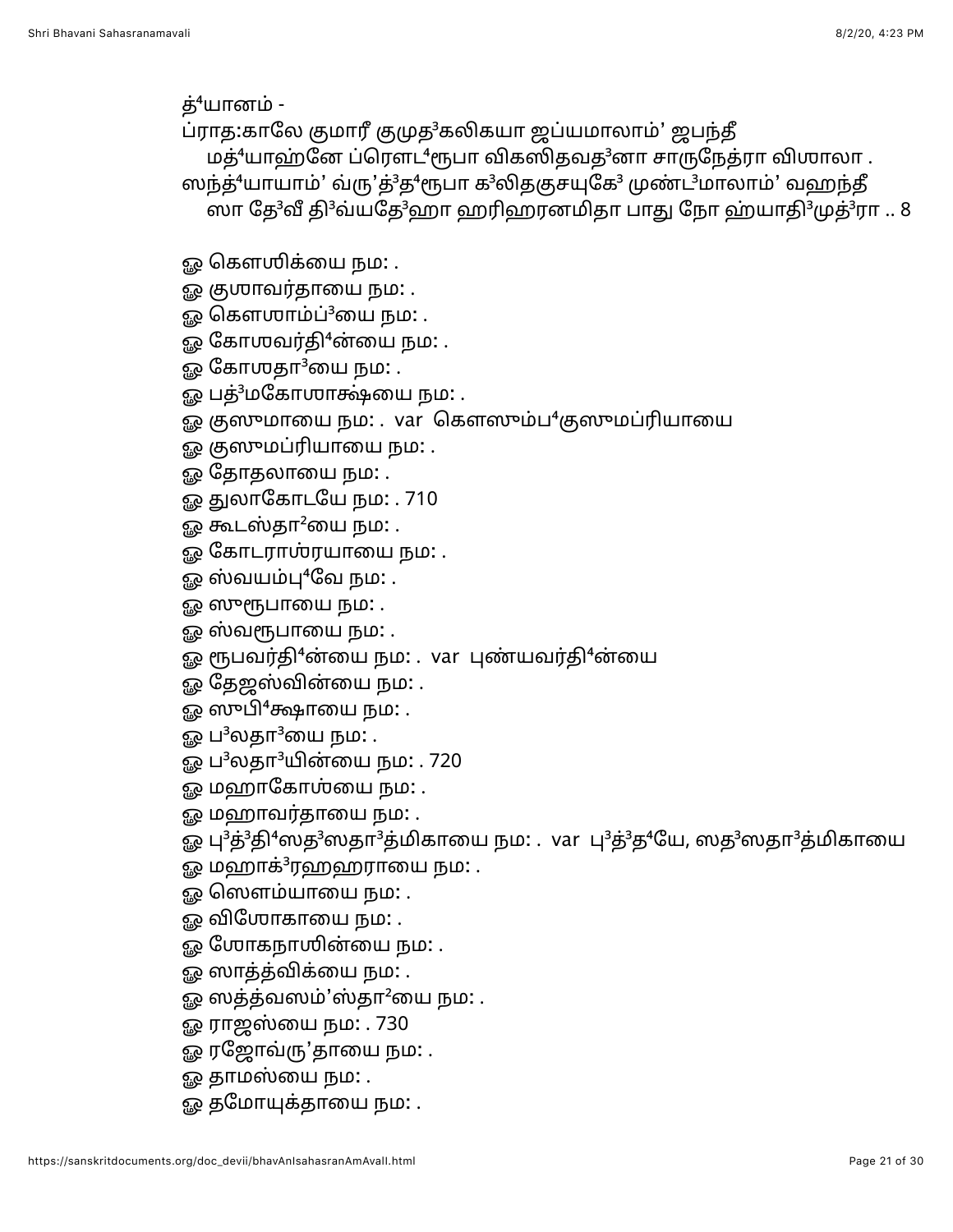- ஓ கு<sup>3</sup>ணத்ரயவிபா<sup>4</sup>வின்யை நம: .
- ஓ அவ்யக்தாயை நம: .
- <u>ஓ</u> வ்யக்தரூபாயை நம: .
- ஓ வேத<sup>3</sup>வித்<sup>3</sup>யாயை நம: .
- ஓ ஶாம்ப $^4$ வ்யை நம $\colon$  .
- ஓ ஶங்கராகல்பினீகல்பாயை நம: . var ஶங்கராயை, கல்பின்யை, கல்பாடை
- ஓ மனஸ்ஸங்கல்பஸந்ததயே நம: . 740
- ஓ ஸர்வலோகமயீஶக்தயே நம: . var ஸர்வலோகமய்யை, ஶக்தயே
- ஓ ஸர்வஶ்ரவணகோ $3$ சராயை நம $: .$
- ஓ ஸர்வஜ்ஞானவல்ர்வாஞ்சா<sup>2</sup>யை நம: . var ஸர்வஜ்ஞானவத்யை, வாஞ்சா
- ஓ ஸர்வதத்த்வாவபோ<sup>3</sup>தி<sup>4</sup>ன்யை நம: . var ஸர்வதத்த்வாவபோ<sup>3</sup>தி<sup>4</sup>காயை
- ஓ ஜாக்<sup>3</sup>ரு'த்யை நம: . var ஜாக்<sup>3</sup>ரதயே
- ஓ ஸுஷுப்தயே நம: .
- ஓ ஸ்வப்னாவஸ்தா $^2$ யை நம $\colon$  .
- ஓ துரீயகாயை நம: .
- ஓ த்வராயை நம: .
- ஓ மந்த<sup>3</sup>க<sup>3</sup>தயே நம: . 750
- ஓ மந்தா $3$ யை நம $:$  .
- ஓ மந்தி<sup>3</sup>ராமோத<sup>3</sup>தா<sup>4</sup>ரிண் நம: . var மந்தி<sup>3</sup>ராயை, மோத<sup>3</sup>தா<sup>3</sup>யின்யை
- ஓ பானபூ<sup>4</sup>மயே நம: .
- ஓ பானபாத்ராயை நம: .
- ஓ பானதா<sup>3</sup>னகரோத்<sup>3</sup>யதாயை நம: .
- ஓ ஆதூ<sup>4</sup>ர்ணாருணநேத்ராயை நம: .
- ஓ கிஞ்சித<sup>3</sup>வ்யக்தபா<sup>4</sup>ஷிண்யை நம: .
- ஓ ஆஶாபுராயை நம: .
- ஓ தீ<sup>3</sup>க்ஷாயை நம: .
- ஓ த<sup>3</sup>க்ஷாயை நம: . 760
- ஓ தீ<sup>3</sup>க்ஷிதபூஜிதாயை நம: .
- ஓ நாக<sup>3</sup>வல்ல்யை நம: .
- ஓ நாக<sup>3</sup>கந்யாயை நம: .
- ஓ போ $4$ கி $3$ ன்யை நம $:$  .
- ஓ போ $4$ க $3$ வல்லபா $4$ யை நம $\ldots$
- ஓ ஸர்வஶாஸ்த்ரவதீவித்<sup>3</sup>யாயை நம: . var ஸர்வஶாஸ்த்ரமய்யை, வித்<sup>3</sup>யான
- ஓ ஸுஸ்ம்ரு'தயே நம: .
- ஓ த<sup>4</sup>ர்மவாதி<sup>3</sup>ன்யை நம: .
- ஓ **ஶ்ருதயே** நம: .
- ஓ ஶ்ருதித<sup>4</sup>ராயை நம: . 770 var ஶ்ருதிஸ்ம்ரு'தித<sup>4</sup>ராயை நம: .
- $\mathbb{R}^2$  ஜ்யேஷ்டா $^2$ யை நம $\mathbb{R}^2$  .
- ஓ ஸ்ரேஷ்டா $^2$ யை நம $:$  .
- ஓ பாதாலவாஸின்யை நம: .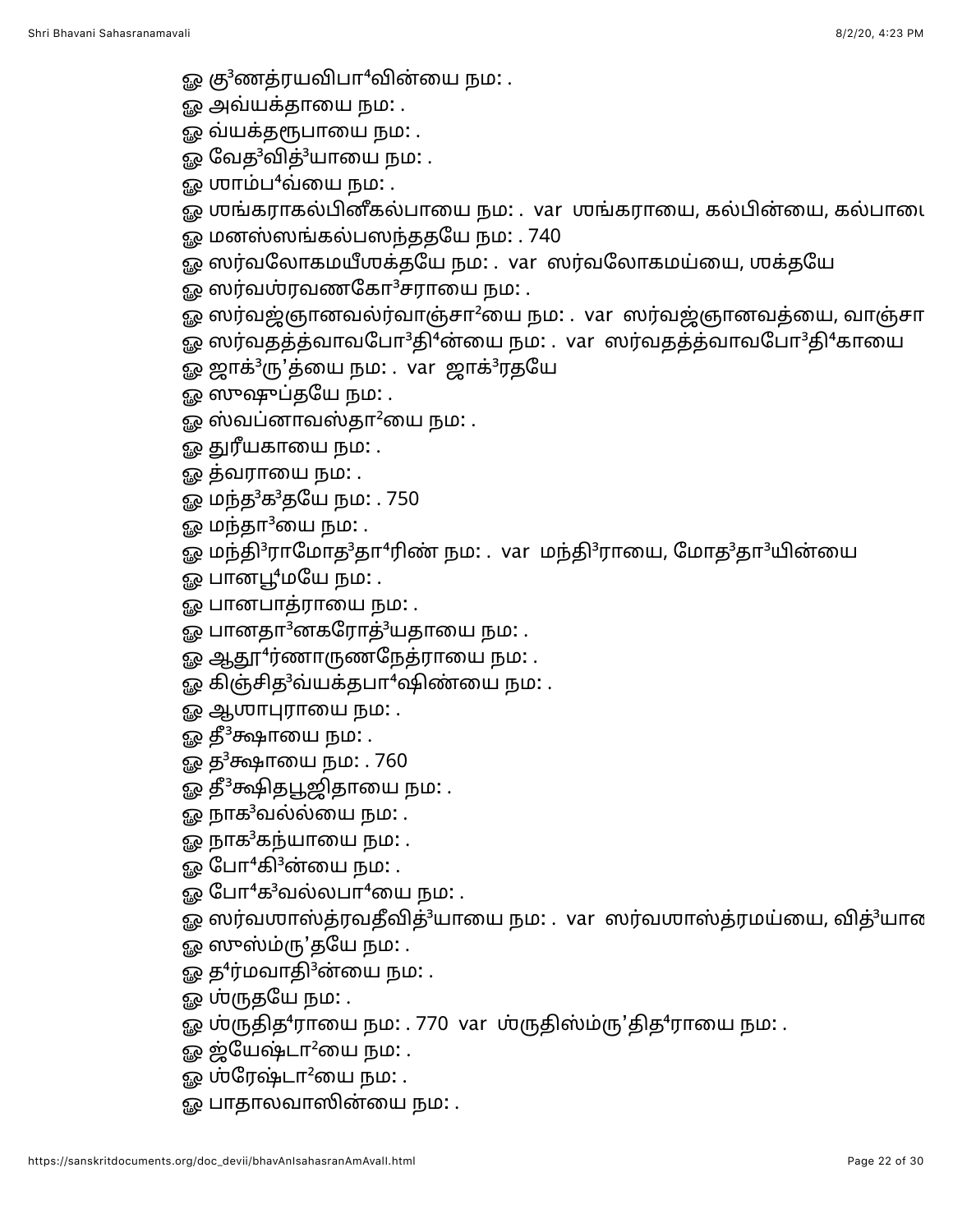<u>ஓ</u> மீமாம்'ஸாயை நம: .

ஓ தர்கவித்<sup>3</sup>யாயை நம: .

ஓ ஸுப $4$ க்தயே நம $:$  .

ஓ ப $^4$ க்தவத்ஸலாயை நம $:$  .

ஓ ஸுநாப ${}^4$ யே நம $:$  .

ஓ யாதனாயை நம: .

ஓ ஜாதயே நம: . 780

ஓ க $3$ ம்பீ $4$ ராயை நம: .

ஓ பா<sup>4</sup>வவர்ஜிதாயை நம: .

ஓ நாக ${}^{3}$ பாஶத ${}^{4}$ ராமூர்தயே நம $:$  .

ஓ அகா ${}^{3}$ தா ${}^{4}$ யை நம $:$  .

ஓ நாக<sup>3</sup>குண்ட<sup>3</sup>லாயை நம: .

<u>ஓ</u> ஸுசக்ராயை நம: .

ஓ சக்ரமத்<sup>4</sup>யஸ்தா<sup>2</sup>யை நம: .

ஓ சக்ரகோணநிவாஸின்யை நம: .

ஓ ஸர்வமந்த்ரமயீவித்<sup>3</sup>யாயை நம: . var ஸர்வமந்த்ரமய்யை, வித்<sup>3</sup>யாயை

- ஓ ஸர்வமந்த்ராக்ஷராவலயே நம: . 790
- ஓ மது<sup>4</sup>ஸ்ரவாயை நம: .
- ஓ ஸ்ரவந்த்யை நம: .
- ஓ ப்<sup>4</sup>ராமர்யை நம: .
- ஓ ப்<sup>4</sup>ரமராலகாயை நம: .
- ஓ மாத்ரு'மண்ட $^3$ லமத் $^4$ யஸ்தா $^2$ யை நம $\colon$  .
- ஓ மாத்ரு'மண்ட<sup>3</sup>லவாஸின்யை நம: .
- ௐ குமாரஜனன்யை நம: .
- <u>ஓ</u> க்ரூராயை நம: .
- ஓ ஸுமுக்<sup>2</sup>யை நம: .

ஓ ஜ்வரநாஶின்யை நம: . 800

தேஜோ(அ)ஸி முுக்ரமஸி ஜ்யோதிரஸி தா $4$ மாஸி

ப்ரியந்தே<sup>3</sup>வாநாமநாத்<sup>3</sup>ரு'ஷ்டம்' தே<sup>3</sup>வயஜனம்' தே<sup>3</sup>வதாப்<sup>4</sup>யஸ்த்வா தே<sup>3</sup>வதாப்<sup>4</sup>யோ க்<sup>3</sup>ரு'ஹ்ணாமி தே<sup>3</sup>வேப்<sup>4</sup>யஸ்த்வா யஜ்ஞேப்<sup>4</sup>யோ க்<sup>3</sup>ரு'ஹ்ண ஓ ஜ்வரநாஶின்யை ஸ்வாஹா .

த்<sup>4</sup>யானம் -

யா ஸ்ரீ: ஸ்வயம்' ஸுக்ரு'தினாம்' ப<sup>4</sup>வனேஷ்வலக்ஷ்மீ:

பாபாத்மனாம்' க்ரு'ததி<sup>4</sup>யாம்' ஹ்ரு'த<sup>3</sup>யேஷு பு<sup>3</sup>த்<sup>3</sup>தி<sup>4</sup>: .

ர்ரத்<sup>3</sup>தா<sup>4</sup> ஸதாம்' குலஜனப்ரப<sup>4</sup>வஸ்ய லஜ்ஜா

தாம்' த்வாம்' நதா: ஸ்ம பரிபாலய தே<sup>3</sup>வி விஶ்வம் .. 9

ஓ வித்<sup>3</sup>யமானாயை நம: .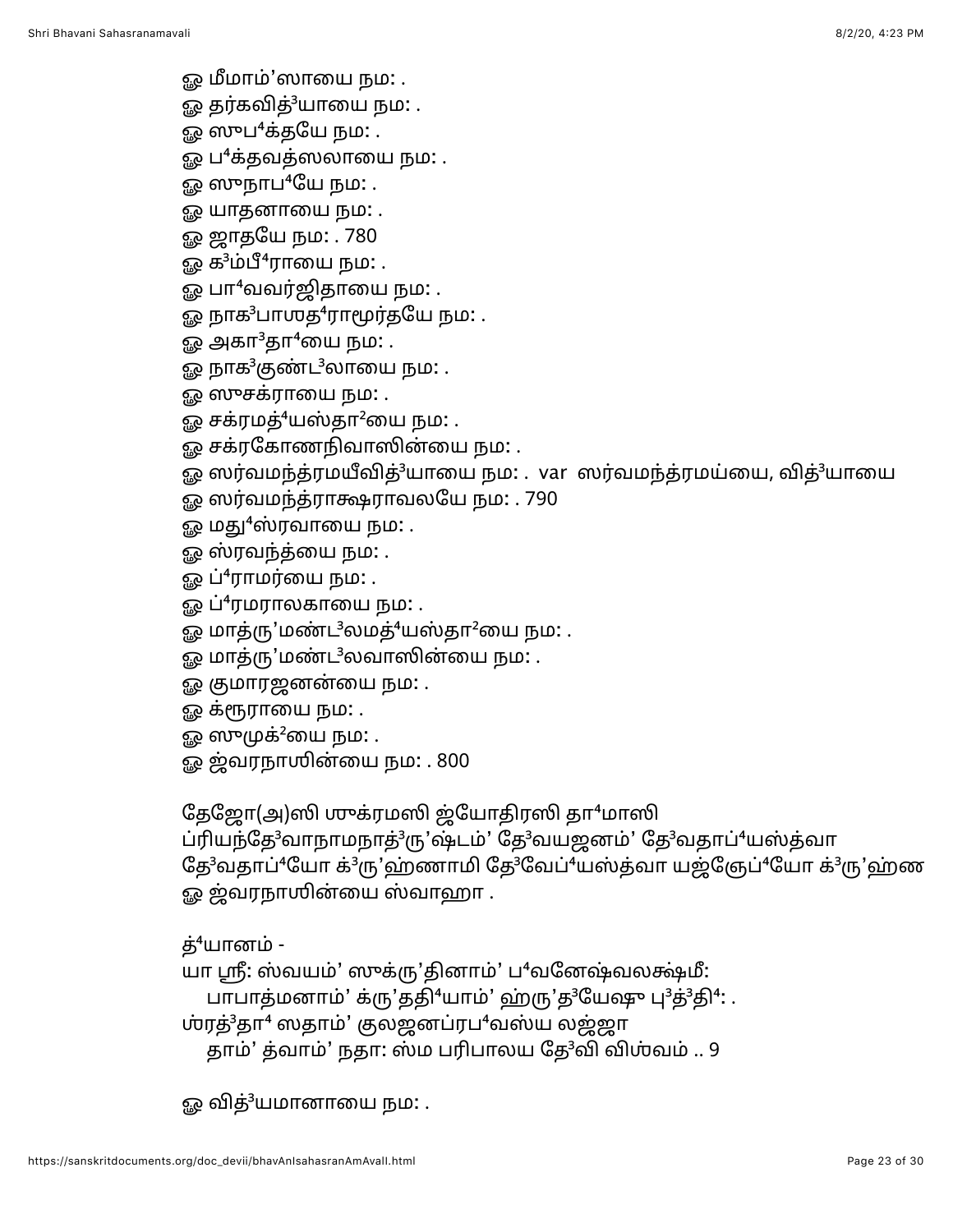ஓ பா<sup>4</sup>வின்யை நம: .

ஓ ப்ரீதிமஞ்ஜர்யை நம: .

ஓ ஸர்வஸௌக்<sup>2</sup>யவதீயுக்தாயை நம: .

ஓ ஆஹாரபரிணாமின்யை நம: .

ஓ பஞ்சபூ<sup>4</sup>தானாம்' நிதா<sup>4</sup>னாயை நம: .

ஓ ப $^4$ வஸாக $^3$ ரதாரிண்யை நம $:$  .

ஓ அக்ரூராயை நம**:** .

ஓ க்<sup>3</sup>ரஹாவத்யை நம: . 810

ஓ விக் $3$ ரஹாயை நம $:$  .

ஓ க்<sup>3</sup>ரஹவர்ஜிதாயை நம: .

ஓ ரோஹிண்யை நம: .

ஓ பூ"மிக<sup>3</sup>ர்பா<sup>4</sup>யை நம: .

ஓ காலபு $4$ வே நம $:$  .

ஓ காலவர்தின்யை நம: .

ஓ கலங்கரஹிதாயனார்யை நம: . var கலங்கரஹிதாயை, நார்யை

ஓ சது:ஷஷ்ட்<sup>2</sup>யபி<sup>4</sup>தா<sup>4</sup>வத்யை நம: .

ஓ ஜீர்ணாயை நம: .

ஓ ஜீர்ணவஸ்ராயை நம: . 820

ஓ நூதனாயை நம**:** .

ஓ நவவல்லபா $4$ யை நம: .

ஓ அஜராயை நம: .

ஓ ரதயே நம: . var ரஜ:ப்ரீதாயை

ஓ ப்ரீதயே நம: .

ஓ ரதிராக<sup>3</sup>விவர்தி<sup>4</sup>ன்யை நம: .

ஓ பஞ்சவாதக<sup>3</sup>திர்பி<sup>4</sup>ன்னாயை நம: . var பஞ்சவாதக<sup>3</sup>தயே, பி<sup>4</sup>ன்னாயை

ஓ பஞ்சஶ்லேஷ்மாஶயாத<sup>4</sup>ராயை நம: .

ஓ பஞ்சபித்தவதீஶக்தயே நம: .

ஓ பஞ்சஸ்தா<sup>2</sup>னவிபோ<sup>3</sup>தி<sup>4</sup>ன்யை நம: . 830 var பஞ்சஸ்தா<sup>2</sup>னவிபா<sup>4</sup>வின்யை

 $\Omega$  உத $^3$ க்யாயை நம $\Omega$  .

ஓ வ்ரு'ஷஸ்யந்த்யை நம: .

ஓ த்ர்யஹம்' ப<sup>3</sup>ஹி:ப்ரஸ்ரவிண்யை நம: .

ஓ ரஜ:ஶுக்ரத<sup>4</sup>ராஶக்தயே நம: .

ஓ ஜராயவே நம: .

ஓ க ${}^{3}$ ர்ப ${}^{4}$ தா ${}^{4}$ ரிண்யை நம: .

ஓ த்ரிகாலஜ்ஞாயை நம: .

ஓ த்ரிலிங்கா $3$ யை நம: .

ஓ த்ரிமூர்தயே நம: .

ஓ த்ரிபுரவாஸின்யை நம: . 840

ஓ அராகா $3$ யை நம $:$  .

<u>ஓ</u> ஶிவதத்த்வாயை நம: .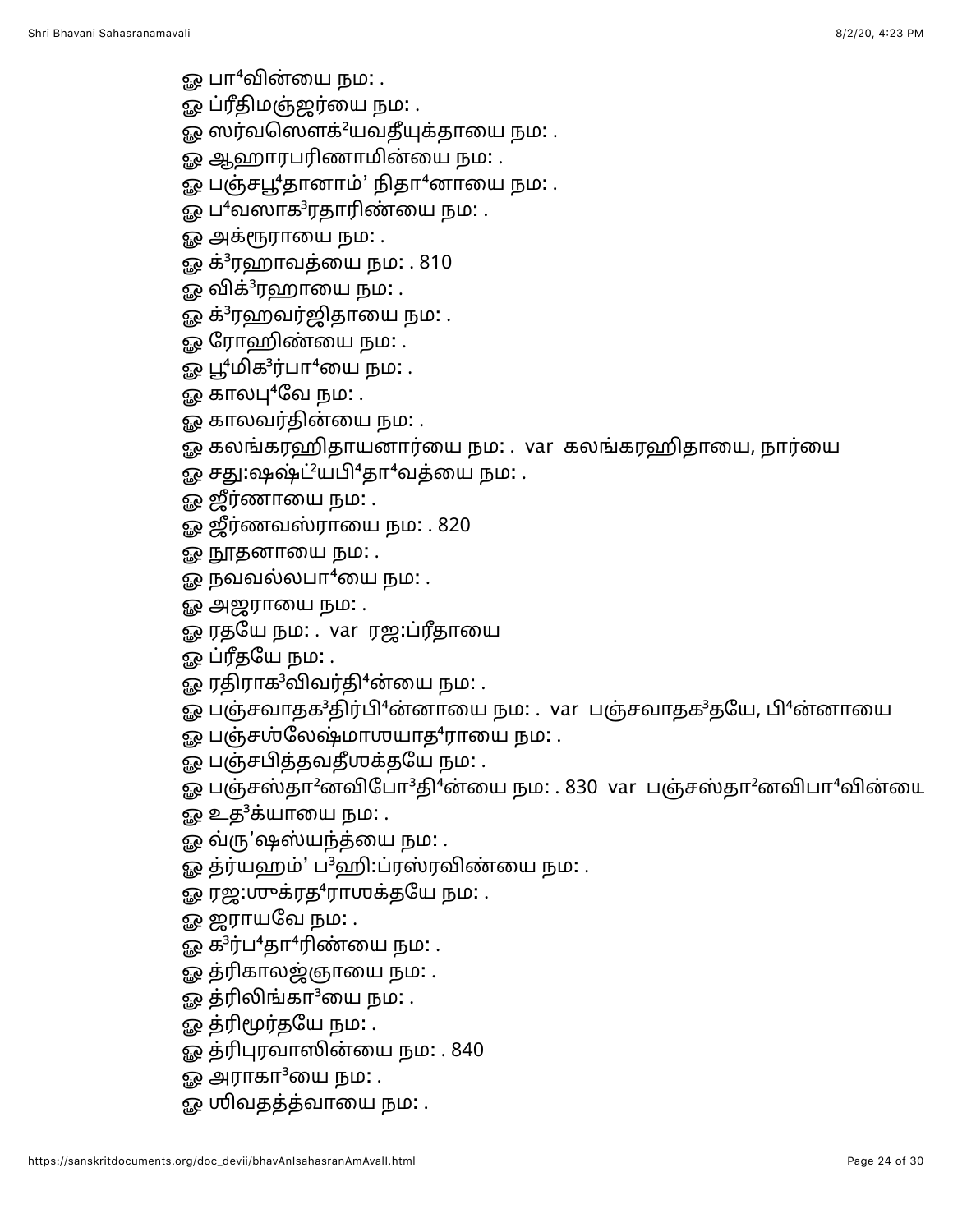- ஓ காமதத்த்வானுராகி<sup>3</sup>ண்யை நம: .
- <u>ஓ</u> ப்ராச்யை நம: .
- <u>ஓ</u> அவாச்யை நம: .
- ஓ ப்ரதீச்யை நம**:** .
- ஓ உதீ ${}^{3}$ ச்யை நம $:$  .
- ஓ தி<sup>3</sup>க்<sup>3</sup>விதி<sup>3</sup>க்<sup>3</sup>தி<sup>3</sup>ஶாயை நம: .
- ஓ அஹங்க்ரு'தயே நம: .
- ஓ அஹங்காராயை நம: . 850
- ஓ ப<sup>3</sup>லிமாலாயை நம: . var பா<sup>3</sup>லாயை, மாயாயை
- ஓ ப<sup>3</sup>லிப்ரியாயை நம: .
- ஓ ஸ்ருசே நம: . var ஶுக்ரஶ்ரவாயை (ஸ்ருக்ஸ்ருவாயை)
- ஓ ஸ்ருவாயை நம: .
- ஓ ஸாமிதே<sup>4</sup>ன்யை நம: .
- ஓ ஸஶ்ரத் $3$ தா $4$ யை நம $\colon$ . var ஸுஶ்ரத் $3$ தா $4$ யை
- ஓ ஶ்ராத்<sup>3</sup>த<sup>4</sup>தே<sup>3</sup>வதாயை நம: .
- ஓ மாத்ரே நம: .
- ஓ மாதாமஹ்யை நம: .
- ஓ த்ரு'ப்தயே நம: . 860
- ஓ பித்ரு'மாத்ரே நம: .
- ஓ பிதாமஹ்யை நம: .
- ஓ ஸ்னுஷாயை நம: .
- ஓ தெள<sup>3</sup>ஹித்ரிண்யை நம: .
- ஓ புத்ர்யை நம: .
- ஓ பௌத்ர்யை நம: .
- ஓ நப்த்ர்யை நம: .
- ஓ ஶிஶுப்ரியாயை நம: .
- ஓ ஸ்தனதா $^3$ யை நம $\colon$  .
- ஓ ஸ்தனதா $4$ ராயை நம $:$  . 870
- ஓ விஶ்வயோனயே நம: .
- ஓ ஸ்தனந்த<sup>4</sup>ய்யை நம: .
- $\bar{g}$ ை மிஶூத்ஸங்க $^3$ த $^4$ ராயை நம $:$  .
- $\mathbb{Q} \mathbb{Q}$  தோ $^3$ லாயை நம $\colon$ .
- ஓ தோ<sup>3</sup>லாக்ரீடா<sup>3</sup>பி<sup>4</sup>னந்தி<sup>3</sup>ன்யை நம: .
- <u>ஓ</u> உர்வஶ்யை நம: .
- ஓ கத<sup>3</sup>ல்யை நம: .
- ஓ கேகாயை நம: .
- $\mathbb{R}^2$  வியிகா $^2$ யை நம $\mathbb{R}$  .
- ஓ ஶிகி<sup>2</sup>வர்தின்யை நம: . 880
- ஓ க<sup>2</sup>ட்வாங்க<sup>3</sup>தா<sup>4</sup>ரிண்யை நம: .
- ஓ க $^2$ ட்வாயை நம $:$  .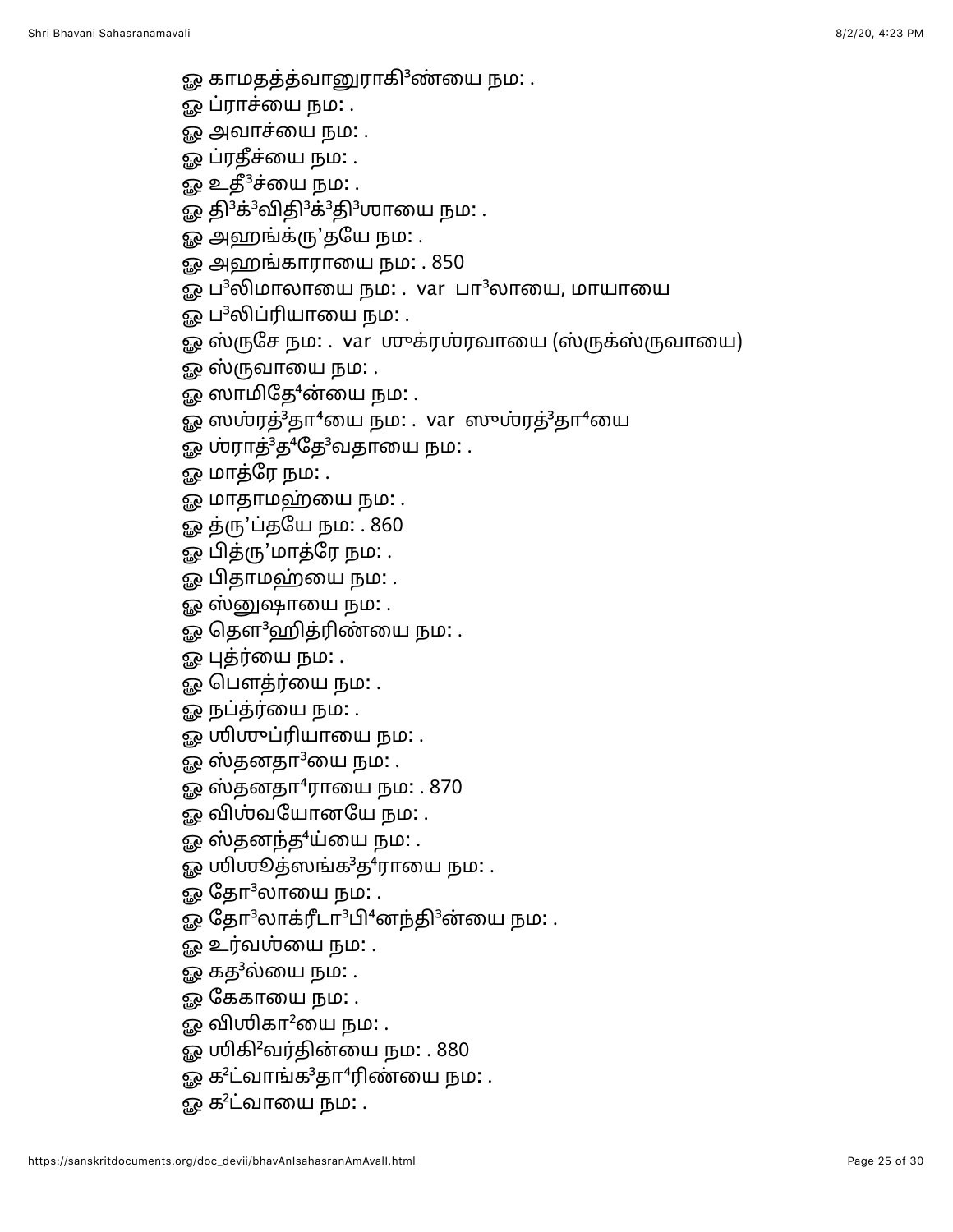- ஓ பா<sup>3</sup>ணபுங்கா<sup>2</sup>னுவர்தின்யை நம: .
- ஓ லக்ஷ்யப்ராப்தயே நம: . var லக்ஷ்யப்ராப்திகராயை
- ஓ கலாயை நம: .
- ஓ அலக்ஷ்யாயை நம**:** .
- ஓ லக்ஷ்யாயை நம: .
- $\Omega$  முுப $^4$ லக்ஷணாயை நம $\Omega$  .
- ஓ வர்தின்யை நம**:** .
- ஓ ஸுபதா<sup>2</sup>சாராயை நம: . 890
- ஓ பரிகா $^2$ யை நம $:$  .
- ஓ க $^2$ னயே நம $:$  .
- ஓ வ்ரு'தயே நம: .
- ஓ ப்ராகாரவலயாயை நம: .
- ஓ வேலாயை நம: .
- ஓ மஹோத<sup>3</sup>தௌ<sup>4</sup> மர்யாதா<sup>3</sup>யை நம: .
- ஓ போஷிணீஶக்தயே நம: .
- ஓ ஶோஷிணீஶக்தயே நம: .
- ஓ தீ $3$ ர்க $4$ கேஶ்யை நம $:$  .
- ஓ ஸுலோமஶாயை நம: . 900

தேஜோ(அ)ஸி முக்ரமஸி ஜ்யோதிரஸி தா<sup>4</sup>மாஸி

ப்ரியந்தே<sup>3</sup>வாநாமநாத்<sup>3</sup>ரு'ஷ்டம்' தே<sup>3</sup>வயஜனம்' தே<sup>3</sup>வதாப்<sup>4</sup>யஸ்த்வா தே<sup>3</sup>வதாப்<sup>4</sup>யோ க்<sup>3</sup>ரு'ஹ்ணாமி தே<sup>3</sup>வேப்<sup>4</sup>யஸ்த்வா யஜ்ஞேப்<sup>4</sup>யோ க்<sup>3</sup>ரு'ஹ்ண ஓ ஸுலோமஶாயை ஸ்வாஹா .

த் $4$ யானம் -

ரே மூடா<sup>4</sup>: கிமயம்' வரு'தை<sup>2</sup>வ தபஸா காய: பரிக்லிஸ்யதே

யஜ்ஞைர்வா ப<sup>3</sup>ஹுத<sup>3</sup>க்ஷிணை: கிமிதரே ரிக்தீக்ரியந்தே க்<sup>3</sup>ரு'ஹா: .

ப<sup>4</sup>க்திஶ்சேத<sup>3</sup>விநாஶினீ ப<sup>4</sup>க<sup>3</sup>வதீ பாத<sup>3</sup>த்<sup>3</sup>வயீ ஸேவ்யதா-

 $\mu$ ந்நித் ${}^{3}$ ராம்பு ${}^{3}$ ருஹாதபத்ரஸுப ${}^{4}$ கா ${}^{3}$  லக்ஷ்மீ: புரோ தா ${}^{4}$ வதி .. 10

ஓ லலிதாயை நம**:** .

- ஓ மாம்'ஸலாயை நம: .
- ஓ தன்வ்யை நம: .
- ஓ வேத ${}^{3}$ வேதா ${}^{3}$ ங்க ${}^{3}$ தா ${}^{4}$ ரிண்யை நம: .
- ஓ நராஸ்ரு'க்பானமத்தாயை நம: .
- ஓ நரமுண்டா<sup>3</sup>ஸ்தி<sup>2</sup>பூ<sup>4</sup>ஷணாயை நம: .
- ஓ அக்ஷக்ரீடா<sup>3</sup>ரதயே நம: .
- ஓ **மார்யை நம:** .
- ஓ ஶாரிகாஶுகபா $4$ ஷிண்யை நம: .
- ஓ ஶாம்ப $^3$ ர்யை நம: . 910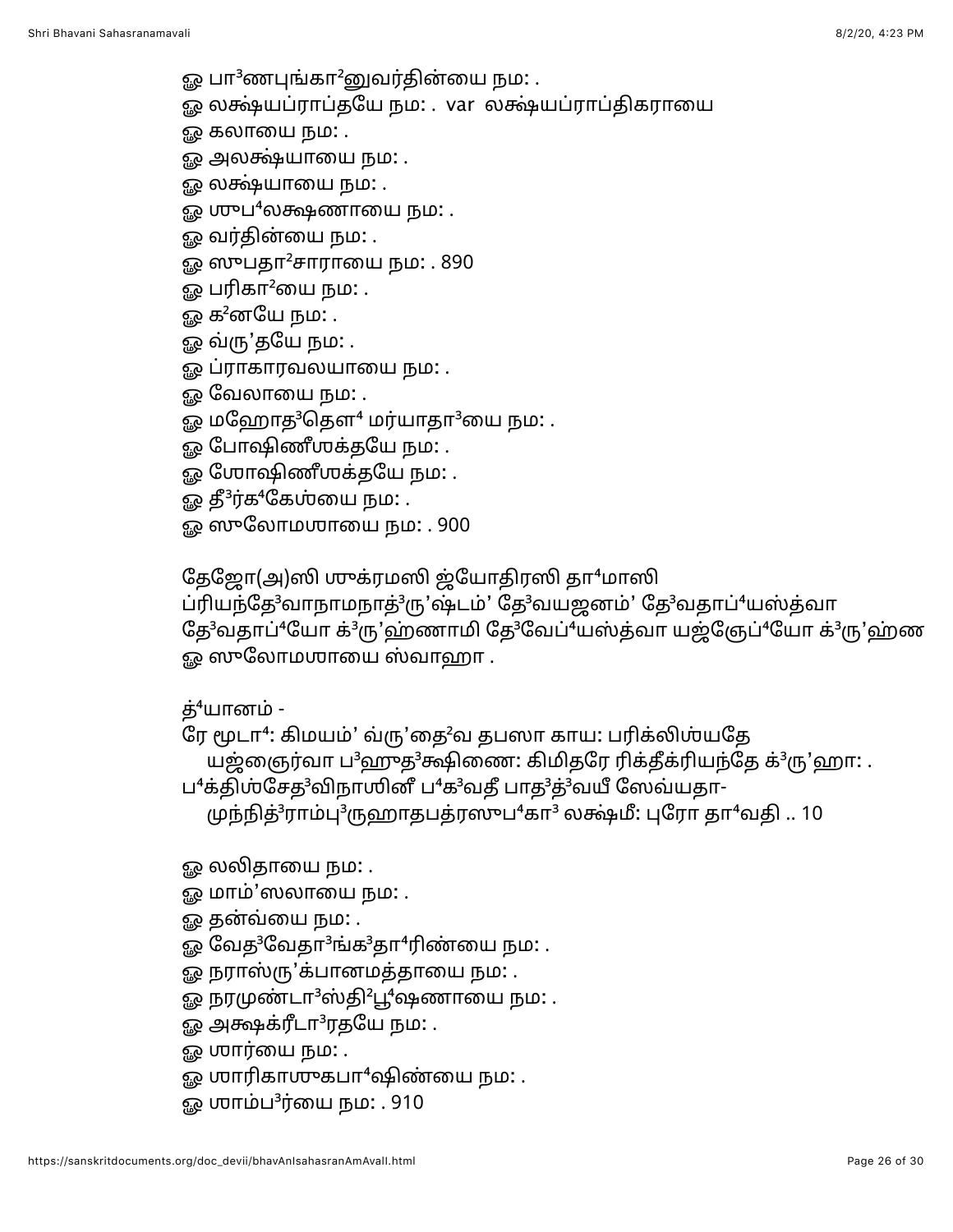- ஓ கா<sup>3</sup>ருடீ<sup>3</sup>வித்<sup>3</sup>யாயை நம: .
- <u>ஓ</u> வாருண்யை நம: .
- ஓ வருணார்சிதாயை நம**:** .
- ஓ வாராஹ்யை நம: .
- ஓ முண்ட<sup>3</sup>ஹஸ்தாயை நம: . var துண்ட<sup>3</sup>ஹஸ்தாயை
- ஓ த<sup>3</sup>ம்'ஷ்ட்ரோத்<sup>3</sup>த்<sup>4</sup>ரு'தவஸுந்த<sup>4</sup>ராயை நம: .
- ஓ மீனமூர்திர்த<sup>4</sup>ராயை நம: .
- ஓ மூர்தாயை நம: .
- $\mathbf{g}_{\mathbf{Q}}$  வதா $^3$ ந்யாயை நம $:$  .
- ஓ அப்ரதிமாஶ்ரயாயை நம: . 920
- ஓ அமூர்தாயை நம**:** .
- ஓ நிதி<sup>4</sup>ரூபாயை நம: .
- ஓ ஶாலிக்<sup>3</sup>ராமஶிலாஶுசயே நம: .
- ஓ ஸ்ம்ரு'தயே நம**:** .
- ஓ ஸம்'ஸ்காரரூபாயை நம: .
- ஓ ஸுஸம்'ஸ்காராயை நம: .
- ஓ ஸம்'ஸ்க்ரு'தயே நம: .
- ஓ ப்ராக்ரு'தாயை நம: .
- ஓ தே $3$ ஶபா $4$ ஷாயை நம $\colon$ .
- ஓ கா<sup>3</sup>தா<sup>2</sup>யை நம: . 930
- ஓ கீ<sup>3</sup>தயே நம: .
- ஓ ப்ரஹேலிகாயை நம: .
- ஓ இடா $3$ யை நம $:$  .
- ஓ பிங்க<sup>3</sup>லாயை நம: .
- ஓ பிங்கா $3$ யை நம: .
- ஓ ஸுஷும்னாயை நம: .
- ஓ ஸூர்யவாஹின்யை நம: .
- ௐ ஶஶிஸ்ரவாயை நம: .
- ஓ தாலுஸ்தா<sup>2</sup>யை நம: .
- ஓ காகின்யை நம: . 940
- ஓ அம்ரு'தஜீவின்யை நம: .
- ஓ அணுரூபாயை நம: .
- ஓ ப்<sup>3</sup>ரு'ஹத்<sup>3</sup>ரூபாயை நம: .
- ஓ லகு $4$ ரூபாயை நம $\colon$  .
- ஓ கு<sup>3</sup>ருஸ்தி<sup>2</sup>ராயை நம: . var கு<sup>3</sup>ருஸ்தி<sup>2</sup>தாயை
- ஓ ஸ்தா<sup>2</sup>வராயை நம: .
- ஓ ஜங்க<sup>3</sup>மாயை நம: .
- $\mathbb{G}_{\mathbb{B}}$  தே $3$ வாயை நம $\colon$  .
- ஓ க்ரு'தகர்மப<sup>2</sup>லப்ரதா<sup>3</sup>யை நம: .
- ஓ விஷயாக்ராந்ததே<sup>3</sup>ஹாயை நம: . 950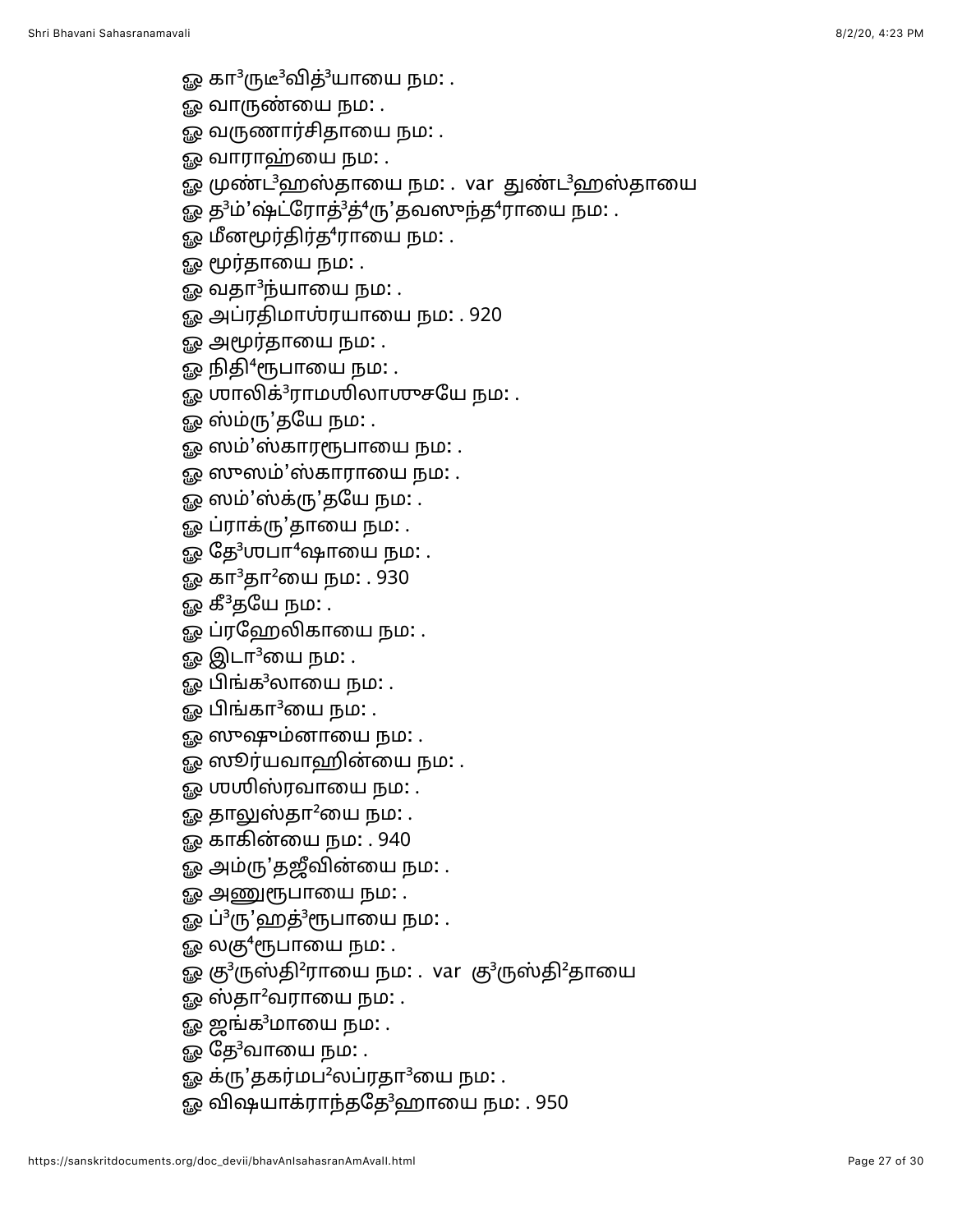- <u>ஓ</u> நிர்விஶேஷாயை நம: .
- ஓ ஜிதேந்த்<sup>3</sup>ரியாயை நம: .
- ஓ விஶ்வரூபாயை நம: . var சித்ஸ்வரூபாயை
- ஓ சிதா $3$ னந்தா $3$ யை நம $\colon$ .
- ஓ பரப்<sup>3</sup>ரஹ்மப்ரபோ<sup>3</sup>தி<sup>4</sup>ன்யை நம: .
- ஓ நிர்விகாராயை நம: .
- ஓ நிர்வைராயை நம: .
- ஓ விரதயே நம: .
- ஓ ஸத்யவர்த்<sup>3</sup>தி<sup>4</sup>ன்யை நம: .
- ஓ புருஷாஜ்ஞாயை நம: . 960
- ஓ பி<sup>4</sup>ன்னாயை நம: .
- ஓ க்ஷாந்தி:கைவல்யதா<sup>3</sup>யின்யை நம: . var க்ஷாந்தயே, கைவல்யதா<sup>3</sup>யின்எ
- ஓ விவிக்தஸேவின்யை நம: .
- ஓ ப்ரஜ்ஞாஜனயித்ர்யை நம: . var ப்ரஜ்ஞாயை, ஜனயித்ர்யை
- ஓ ப<sup>3</sup>ஹுஶ்ருதயே நம: .
- ஓ நிரீஹாயை நம**:** .
- ஓ ஸமஸ்தைகாயை நம: .
- ஓ ஸர்வலோகைகஸேவிதாயை நம: .
- ஓ ஸேவாயை நம: . var ஶிவாயை
- ஓ ஸேவாப்ரியாயை நம: . 970 var ரிவப்ரியாயை
- ஓ ஸேவ்யாயை நம: .
- ஓ ஸேவாப<sup>2</sup>லவிவர்த்<sup>3</sup>தி<sup>4</sup>ன்யை நம: .
- ஓ கலௌ கல்கிப்ரியாகால்யை நம: .
- ஓ து<sup>3</sup>ஷ்டம்லேச்ச<sup>2</sup>விநாஶின்யை நம: .
- ஓ ப்ரத்யஞ்சாயை நம: .
- ஓ து<sup>4</sup>னர்யஷ்டயே நம: .
- ஓ க<sup>2</sup>ட்<sup>3</sup>க<sup>3</sup>தா<sup>4</sup>ராயை நம: .
- ஓ து ${}^{3}$ ரானதயே நம $:$  .
- ஓ அஶ்வப்லுதயே நம: .
- ஓ வல்கா $3$ யை நம $: . 980$
- ஓ ஸ்ரு'ணயே நம: .
- ஓ ஸன்மத்தவாரணாயை நம: . var ஸன்ம்ரு'த்யுவாரிண்யை
- ஓ வீரபு $4$ வே நம $:$  .
- ஓ வீரமாத்ரே நம: .
- ஓ வீரஸுவே நம: .
- ஓ வீரனந்தி $3$ ன்யை நம $\colon$  .
- ஓ ஜயஶ்ரியை நம: .
- ஓ ஜயதீ<sup>3</sup>க்ஷாயை நம: .
- ஓ ஜயதா $3$ யை நம $\ldots$
- ஓ ஜயவர்த்<sup>3</sup>தி<sup>4</sup>ன்யை நம: . 990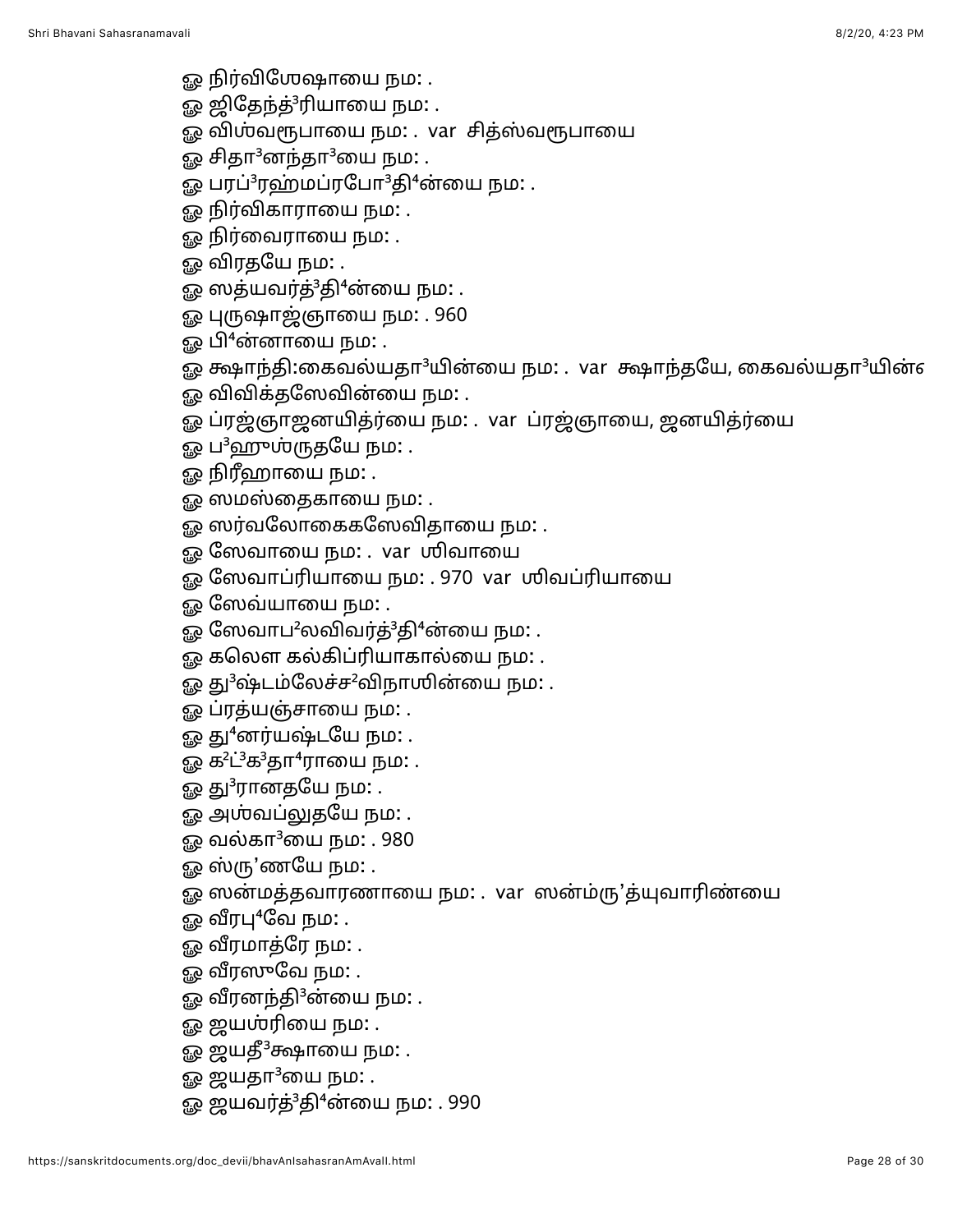ஓ ஸௌபா $4$ க் $3$ யஸுப $4$ கா $3$ காராயை நம $:$  .

ஓ ஸர்வஸௌபா $4$ க் $3$ யவர்த் $3$ தி $4$ ன்யை நம $\colon$  .

ஓ க்ஷேமங்கர்யை நம**:** .

ஓ ஸித்<sup>3</sup>தி<sup>4</sup>ரூபாயை நம: . var க்ஷேமரூபாயை

ஓ ஸர்த்கீர்தயே நம: .

ஓ பதி<sup>2</sup>தே<sup>3</sup>வதாயை நம: .

ஓ ஸர்வதீர்த<sup>2</sup>மயீமூர்தயே நம: .

 $\Omega$ ை ஸர்வதே $3$ வமயீப்ரபா $4$ யை நம $\Omega$ .

ஓ ஸர்வதே<sup>3</sup>வமயீஶக்தயே நம: . var ஸர்வஸித்<sup>3</sup>தி<sup>4</sup>ப்ரதா<sup>3</sup>யை, ஶக்தயே

 $\Omega$ ைஸர்வமங்க $3$ லமங்க $3$ லாயை நம $\Omega$  . 1000

தேஜோ(அ)ஸி ஶுக்ரமஸி ஜ்யோதிரஸி தா<sup>4</sup>மாஸி

ப்ரியந்தே<sup>3</sup>வாநாமநாத்<sup>3</sup>ரு'ஷ்டம்' தே<sup>3</sup>வயஜனம்' தே<sup>3</sup>வதாப்<sup>4</sup>யஸ்த்வா தே<sup>3</sup>வதாப்<sup>4</sup>யோ க்<sup>3</sup>ரு'ஹ்ணாமி தே<sup>3</sup>வேப்<sup>4</sup>யஸ்த்வா யஜ்ஞேப்<sup>4</sup>யோ க்<sup>3</sup>ரு'ஹ்ண  $\epsilon_{\rm 50}$  ஸர்வமங்க $^3$ லமங்க $^3$ லாயை ஸ்வாஹா.

.. இதி ஸ்ரீருத்<sup>3</sup>ரயாமலதந்த்ராந்தர்க<sup>3</sup>தா ஸ்ரீப<sup>4</sup>வானீஸஹஸ்ரநாமாவலி: ஸம்பூ

ஓ மாந்தி: மாந்தி: மாந்தி: .

There are 1000 names as per the scanned-linked book. There are 10 names enclosed in parenthesis which are found extra in additional to the variations.